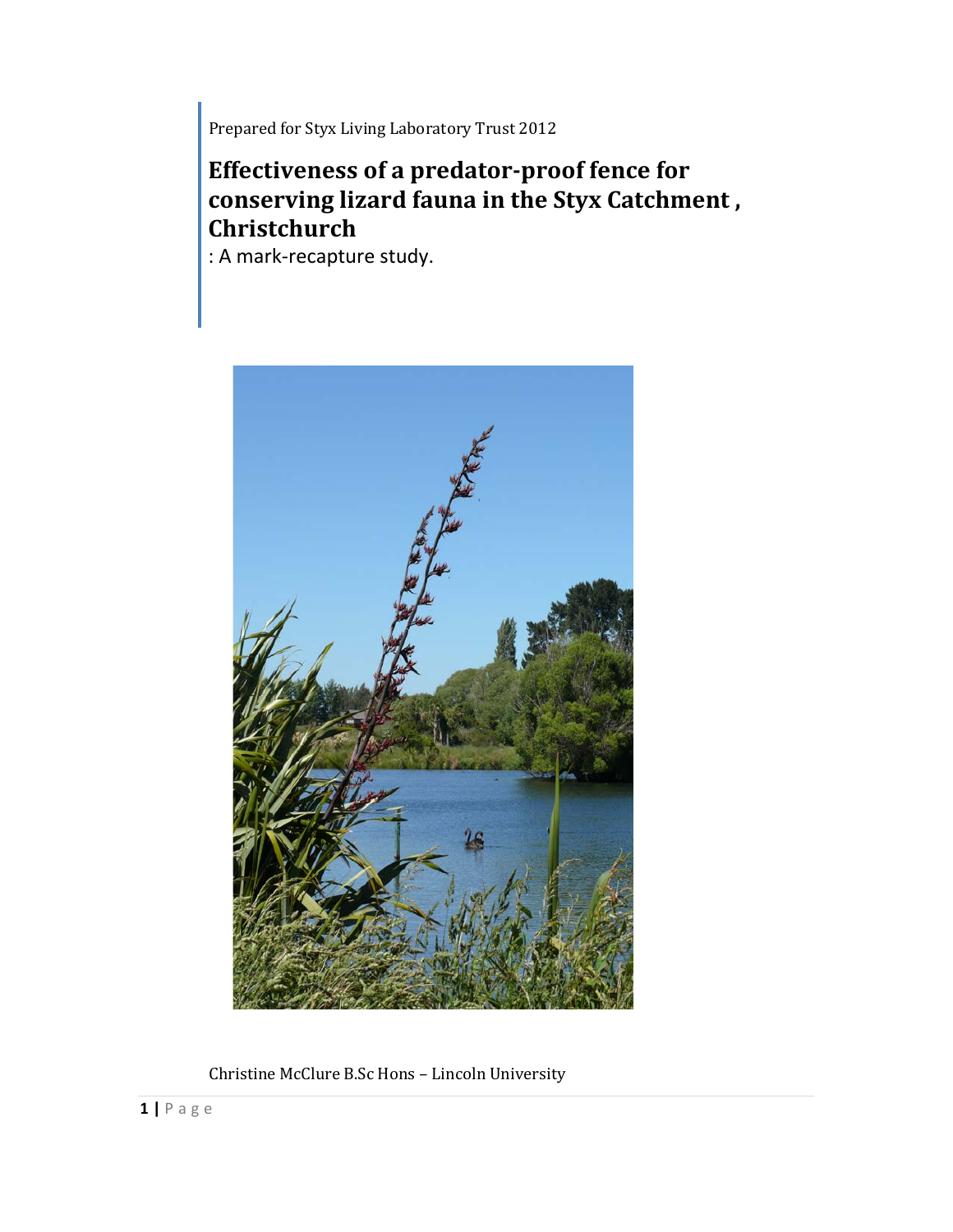# **Contents**

| 1.                | Abstract                                        |                                | 3              |  |
|-------------------|-------------------------------------------------|--------------------------------|----------------|--|
| 2.                |                                                 | Introduction                   | 3              |  |
| 3.                |                                                 | <b>Methods</b>                 |                |  |
|                   |                                                 | 4                              |                |  |
|                   | 3.1                                             | Study Area                     | 4              |  |
|                   | 3.2                                             | Predation                      | 5              |  |
|                   | 3.3                                             | Mark-recapture                 | 6              |  |
|                   | 3.4                                             | Study site locations           | 6              |  |
|                   | 3.5                                             | Sampling methods               | $\overline{7}$ |  |
|                   | 3.5.1                                           | Artificial cover objects (ACO) | $\overline{7}$ |  |
|                   | 3.5.2                                           | Pitfall Traps (PF)             | 8              |  |
|                   | 3.6                                             | Study design                   | 8              |  |
|                   | 3.7                                             | Physical variables measured    | 10             |  |
|                   |                                                 |                                |                |  |
| 4.                |                                                 | <b>Results</b>                 | 10             |  |
|                   | 4.1                                             | Lizards                        | 10             |  |
|                   | 4.1.1                                           | Species identified             | 11             |  |
|                   | 4.2                                             | <b>Site Results</b>            | 12             |  |
|                   | 4.3                                             | <b>MARK</b> analysis           | 14             |  |
| 5.                |                                                 | <b>Discussion</b>              |                |  |
|                   |                                                 | 14                             |                |  |
|                   | 5.1                                             | Population numbers             | 14             |  |
|                   | 5.2                                             | Fence - Cat / Dog Proof fence  | 16             |  |
|                   | 5.3                                             | Recommendations                | 16             |  |
|                   | 5.3.1                                           | Habitat improvements           | 16             |  |
|                   | 5.3.1.1                                         | <b>Additional plantings</b>    | 16             |  |
|                   | 5.3.1.2                                         | Mowing                         | 16             |  |
|                   | 5.3.1.3                                         | Retreats                       | 17             |  |
|                   | 5.3.2                                           | <b>Future Improvements</b>     | 18             |  |
|                   | 5.4                                             | Conclusion                     | 18             |  |
|                   | 5.5                                             | <b>Further Study</b>           | 18             |  |
| 6.                |                                                 | <b>Acknowledgements</b><br>19  |                |  |
| 7.                | <b>Benefits of the Summer Scholarship</b><br>19 |                                |                |  |
| <b>References</b> |                                                 |                                | 20             |  |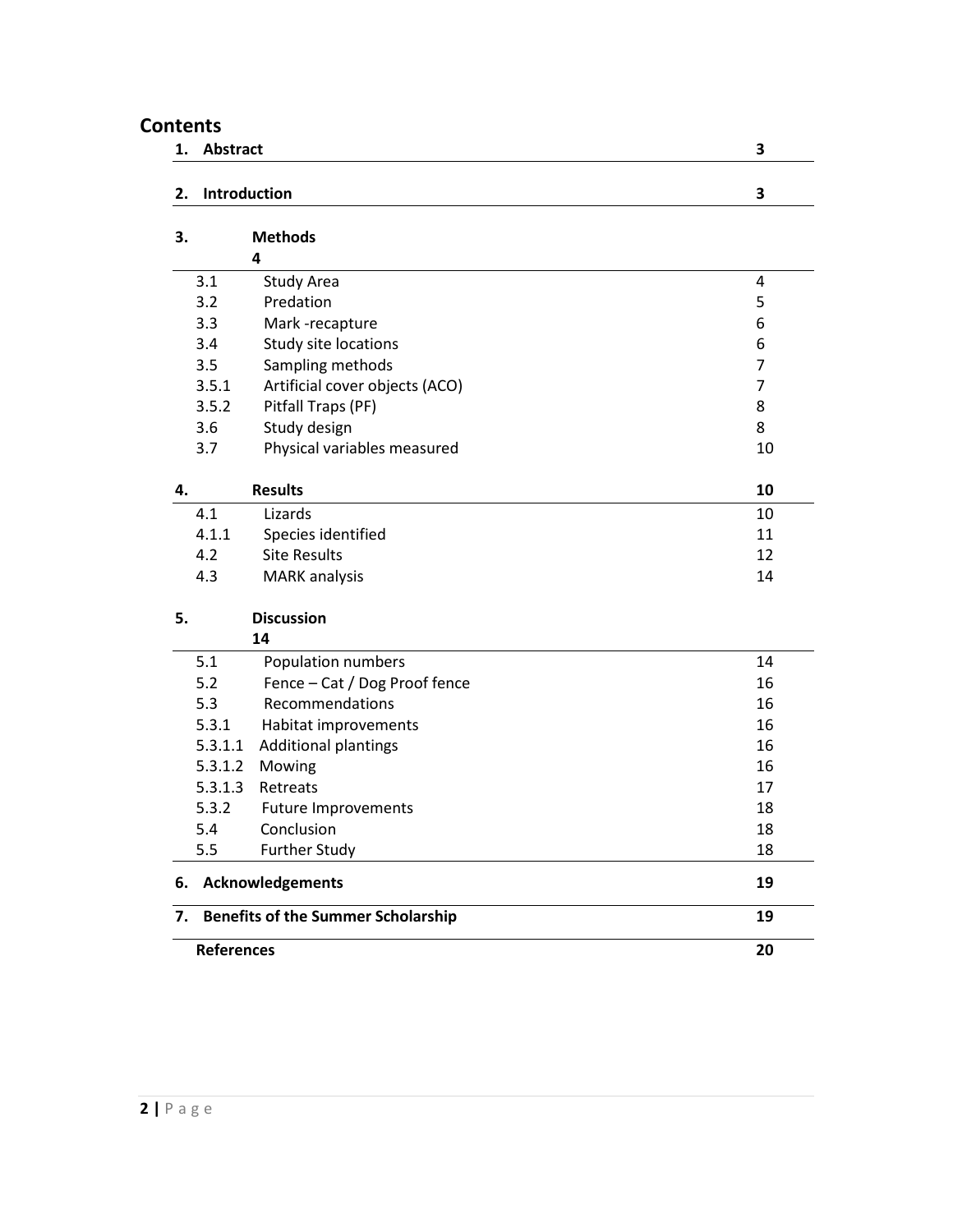# **Effectiveness of a predator-proof fence for conserving lizard fauna in the Styx Catchment, Christchurch.**

# **1. Abstract**

A mark recapture study was conducted in the Styx Mill Conservation Reserve to establish population numbers for resident skinks in grassland and regenerating native shrubland environments. The sampling method used to assess reptile fauna in the chosen areas was a lowintensity monitoring technique such as pitfall trapping (PF). Pitfall traps were installed at 3 sites different sites throughout the reserve. Results show that there are two species of skink; *Oligosoma nigriplantare polychroma* (Common skink / mokomoko) and *Oligosoma maccanni* (McCann's skink / mokomoko) inhabiting dry grassland habitats at Styx Mill Conservation Reserve. The findings are consistent with known natural habitats.

As a result of the survey recommendations have been made to improve the current reptile population residing at Styx Mill Conservation Reserve. Initial results appear to be promising indicating that there may be a significant population of skinks within the reserve.

# **2. Introduction**

New Zealand's reptiles are of global significance, as they have adapted over many millions of years to live and reproduce in a cold climate. Reptiles and amphibians occur almost everywhere in New Zealand, from coastline to mountain top (Jewell, 2008). There are currently 109 known reptile taxa and undescribed entities, an increase of 11 since the 2005 list (Hitchmough *et al,* 2010), 99 of these are native lizard species endemic to New Zealand (Daugherty *et al.* 1994; Jewell, 2008; Hitchmough *et al,* 2010). The lizard fauna plays a large part in New Zealand's ecosystems (Hudson, 1994), such as natural food webs including scavenging, predation and prey (Markwell & Daugherty, 2002; Pianka & Vitt, 2003; *cited in* Wedding, 2007). Once the home of as many reptile species as there were terrestrial birds, now almost half of all reptiles in New Zealand are threatened or endangered (Wilson, 2006).

The Styx Mill Conservation reserve is an urban reserve, situated within close proximity to residential housing. The reserve has under gone extensive planting of native vegetation including species such as Coprosma's, Leptospermum (manuka), Muehlenbeckia (mingimingi), Olearia 'Dartonii', Pittosporum, Phormium (Mountain Flax), which are now at varying stages of regeneration. Exotics such as the willows which would have once lined the river are now being drill poisoned (they are left in situ to break down and form a natural mulch) and green ground weeds are being sprayed with 'Round-up'. A large fence is also under construction which when finished will encompass a large proportion of the reserve. It is hoped that this fence will exclude large mammalian predators such as cats and dogs, reducing their impacts on the native flora and fauna found within the conservation reserve.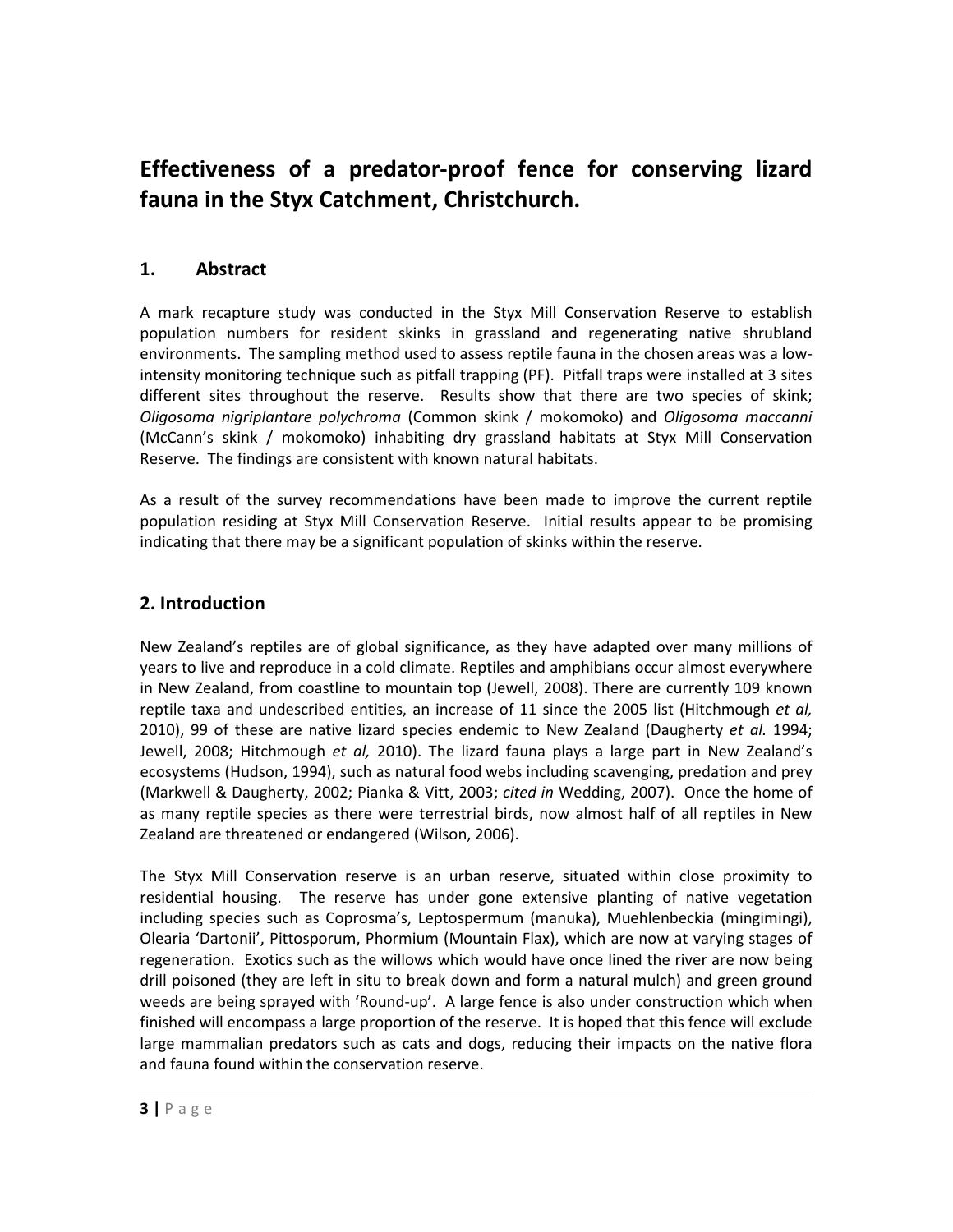With increases in habitat modification and the introduction of predators, monitoring biological populations has become increasingly important. Conservation managers are routinely asked to provide information about the status of threatened populations or species (Lettink & Armstrong, 2003). Accurate and reliable monitoring is necessary for effective management of threatened species in New Zealand (Lettink & Armstrong, 2003). Effective species management relies on identifying the location and size of populations and establishing baseline measurements against which to measure future changes (Pryde, 2003). By analysing data from subpopulations managers can incorporate the results of mark-recapture studies into their adaptive management of populations (White & Burnham 1999; cited in Pryde, 2003).

A population of lizards where identified at the Styx Mill Conservation reserve in 2010, consisting of two species from the genus *Oligosoma*. The conservation trust subsequently requested a quantitative study of current lizard numbers in the Styx reserve. A mark-recapture method was used to estimate skink abundance. Mark-recapture and/or mark-resight studies have become more prevalent in New Zealand with the development of easy to use software; particularly the program MARK.

It is hoped that the information contained, within the report will encourage managers and people of the local community to consider and value the reptile fauna which can be found within the reserve and in their very own back yard. This research was carried out using Low Impact Permit Number CA-32357-FAU.

# **3. Methods**

## **3.1 Study Area**

The Styx Mill Conservation Reserve (Figure 1) covers an area of approximately 57 hectares and runs adjacent to the Styx River for 1.6km (Macfarlane, 2007). The reserve forms part of a natural corridor associated with the Styx River. The important ecological values of the Styx River have been recognized by the Christchurch City Council and, as a result, the Styx Mill Conservation Reserve was created (Coleman, 2007). Styx Mill Conservation Reserve encourages people from the local and surrounding community to utilize the urban reserve for walks, walking the dog (Dog Park), picnics and the opportunity to enjoy nature not far from urban life.

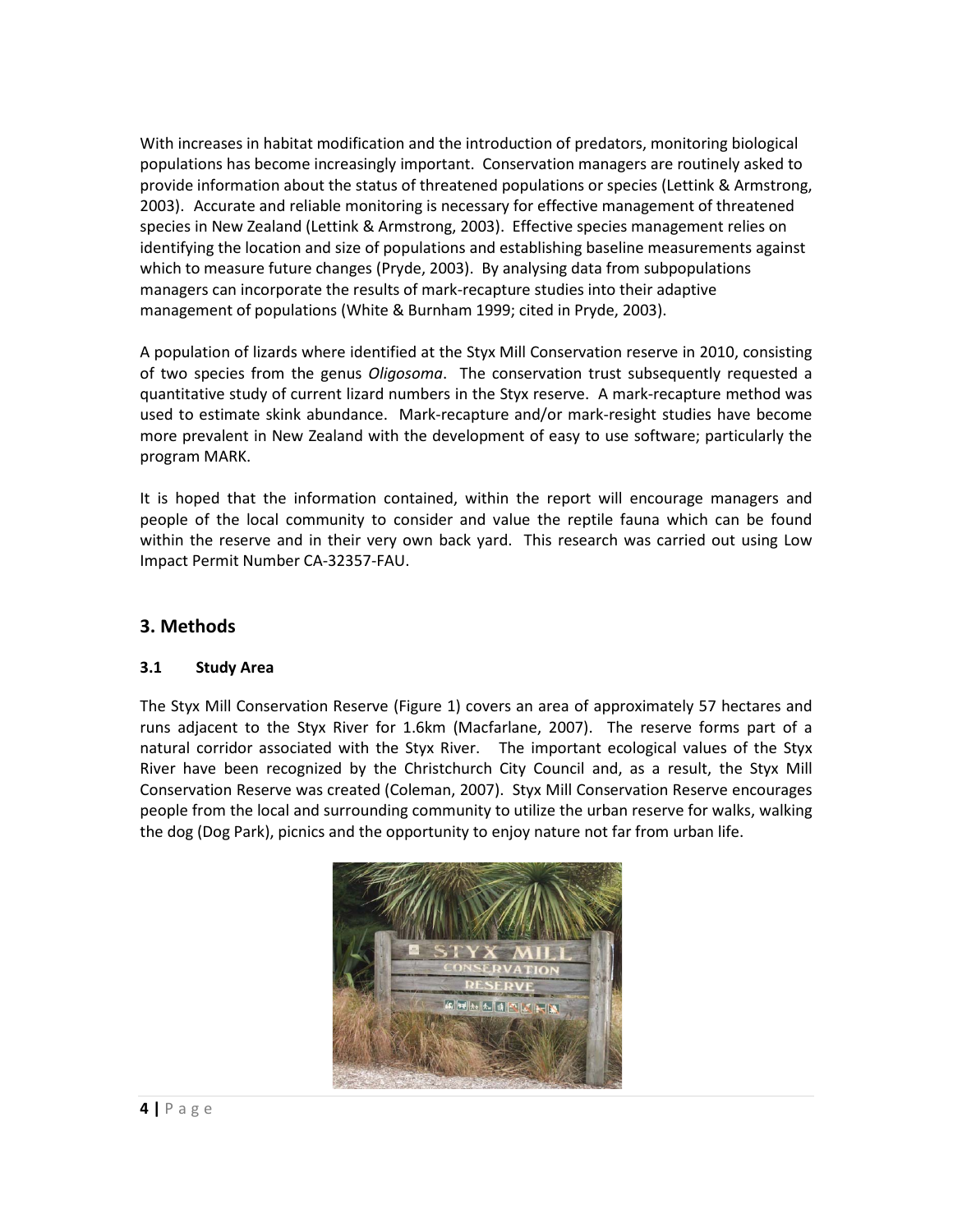### **Figure1.** Entrance sign to Styx Mill Conservation Reserve.

Styx Mill Conservation Reserve became publically owned in the 1970's and restoration and development began in the 1980's. Historically (during European settlement) the area was used for a number of different vocations such as sheep farming. The river used to drive waterwheels which were an essential supply of power to local saw mills, flax mills and flourmills (Christchurch City Council, 2010). Recently the local community has been actively encouraged to take responsibility, and play important roles in any future development of the reserve, ensuring that this natural resource provides enjoyment for the local community and its ecological values are retained and further enhanced (Christchurch City Council, 2010).

#### **3.2 Predation**

Native reptile species in New Zealand have suffered major declines since the arrival of humans at least 700 years ago and are now scarce and patchily distributed on the mainland. Lizards would have been important functional components of pre-settlement shrub-land and forest ecosystems, as fruit and nectar eating lizards can be significant pollinators and dispersers of seeds for many trees and shrubs (Lord and Marshall, 2001). The importance of New Zealand lizards in our ecosystem has been highlighted as a gap in our knowledge regarding New Zealand's native lizard fauna. The number of lizards recognised and described as species in New Zealand is still increasing. Lizards have evolved to live in a wide range of habitat types from coastal areas to mountains.

Globally, lizard predators include birds, mammals, snakes, other lizards, fish, spiders, centipedes, scorpions, and insects such as praying mantises. Surprisingly birds are one of the main predators of reptiles, due to high metabolic demands associated with heat production and a need to eat large amounts of food, making them the most important predators of moderateto-small-sized diurnal lizards, during periods of activity (Pianka & Vitt, 2003). During periods of inactivity mammalian predators such as the common house mouse, *Mus musclus,* (Lettink & Cree, 2005), which also have large demands for food and energy are most likely to be an influential and detrimental predator.

Reptiles throughout the world have evolved remarkable diversity of predator escape mechanisms: cryptic coloration; amour; alertness and high running speeds; mimicry; scratching, biting, and aggressive displays; tail autonomy; skin loss; and even bad-tasting blood. Not only do lizard species use a variety of predator escape tactics, these tactics can change with a lizard's age. Predation can occur at any life history stage, but usually is most intensive on eggs/juveniles (New Zealand lizards bear live young). In these young and vulnerable stages of life reptiles may not have yet developed the skills required to avoid predators (Pianka & Vitt, 2003).

The most common reptile found at Styx Mill reserve is are two skink species from the New Zealand genus *Oliogosoma*. To assist several species prone to predation residing within the boundaries of the reserve the Christchurch City Council is in the process of building a predator proof fence in the Styx Mill Conservation Reserve.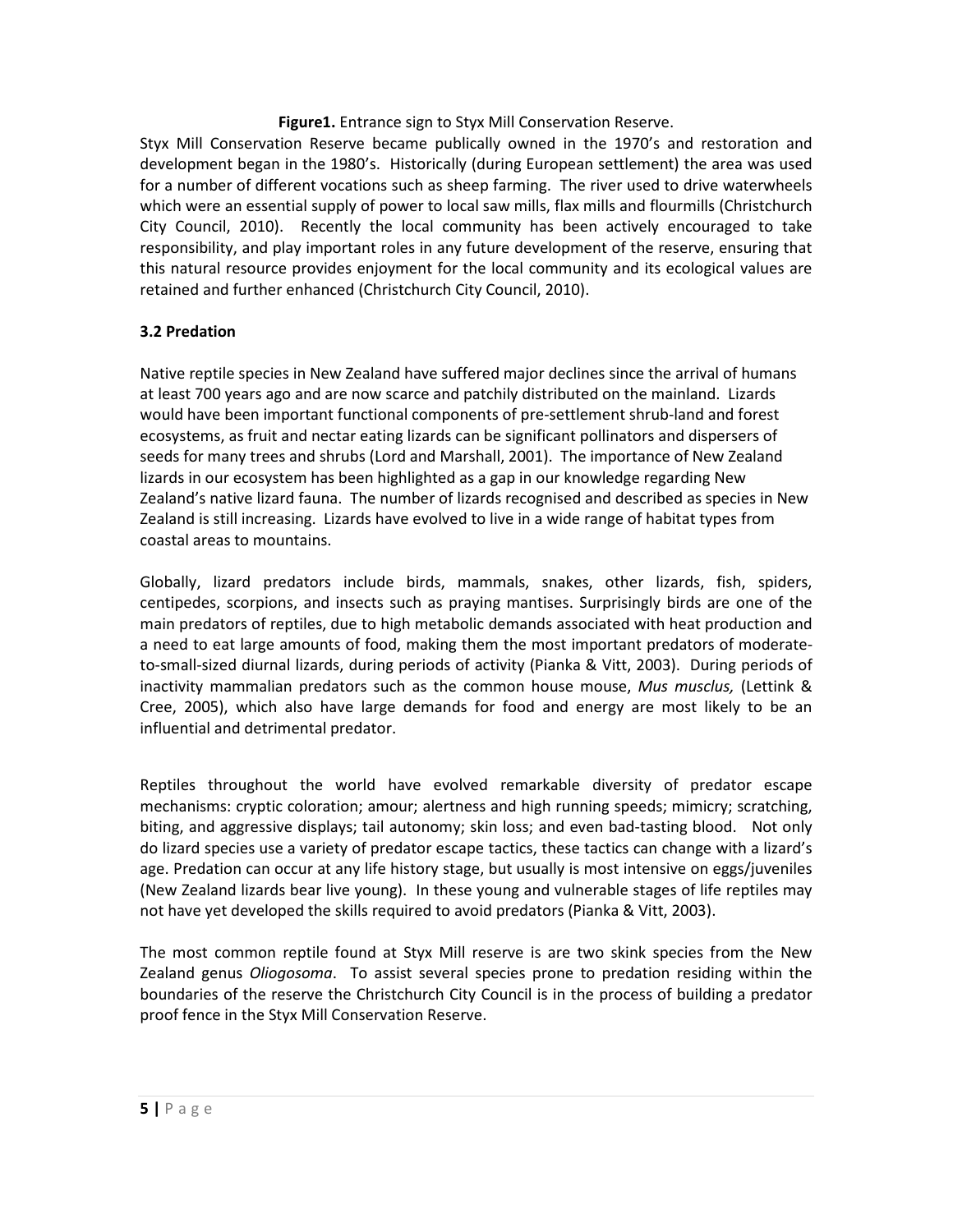#### **3.3 Mark-recapture**

In addition to estimating population size and survival rates, mark-recapture methods can be used to evaluate the impacts of threats on survival, record population trends, collect information for population viability analyses, set performance targets against which responses to management can be measured, and highlights areas were further research is necessary (Lettink & Armstrong, 2003).

Mark-recapture analysis can potentially be used whenever animals can be marked or otherwise identified. Marks are usually individual-specific, and can consist of metal bands (birds or bats), colour bands (birds), ear tags (mammals), toe clip combinations (frogs, lizards, small mammals), or pen markings (lizards, tuatara, invertebrates) (Lettink & Armstrong, 2003). However markrecapture methods are not always appropriate for the study intended, understanding the principles and requirements for mark-recapture is important before setting up a study.

The design of a mark-recapture study is very important, and will determine what the results can be used for. For more information regarding the basic principles of mark-recapture analysis refer to M. Lettink & D.P. Armstrong, (2003).

#### **3.4 Study sites locations**

Three sites at Styx Mill Conservation reserve were used during the mark re-capture study in 2011 – 2012 (Figure 2). The three sites were chosen either as a know site (where skinks reside), a site of interest and a control site where no lizards were thought to reside. Site one was known as "Lizard Island" and is an area John Parry (Park Ranger) had highlight as a sight of interest. The island is at present are still connected to the main reserve, however it will at some point be cut off and become a true island habitat. This site has undergone intensive planting and regeneration of native habitat, and no known lizard sightings had been reported in this area.

Site two (paddock) was an area highlighted in the 2010 report (McClure, 2010), as a sight of high skink numbers. It was situated at the eastern end of the reserve. The third site was situated in an area of exotic and native planting. In 2010 this area was recorded as being cleared of all flora and allowed to regenerate. It is at present over grown with exotic weed species, with some native shrubs. This area was referred to as the "control" area where skinks were not thought to inhabit.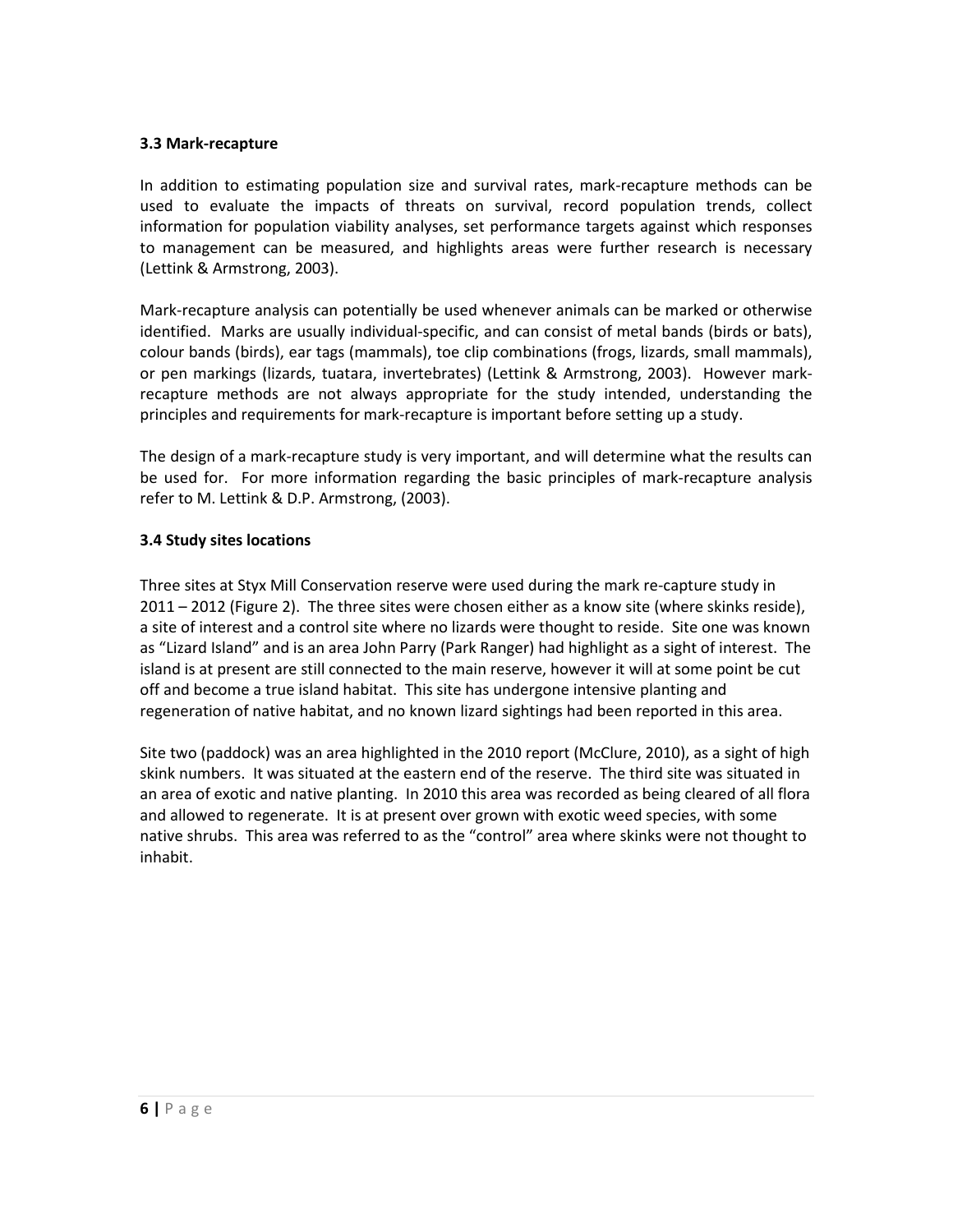

**Figure 2.** Christchurch City Council map 03 – Styx Mill Reserve. Grid numbers 1-4 are highlighted on the map (in red). Shaded area (green) is the dog park.

## **3.5 Sampling methods**

Low-intensity monitoring by means of pitfall trapping (PF) was used to establish the existence of any reptile fauna residing within both Styx Mill and Janet Stewart Conservation Reserves in 2009 – 2010 (McClure, 2010). This research highlighted key areas within the reserves where skinks were present and further studies maybe undertaken in the future.

In November 2011 a mark recapture study was requested by the Styx Living Laboratory Trust to determine population numbers of skinks in these key areas. Three sites were identified within the Styx Mill conservation reserve that were of interest to this study.

# **3.5.1 Artificial Cover Objects (ACO)**

Initially artificial cover objects (ACO), see figure 3, were placed in areas of interest. Artificial cover objects are sheets of Onduline, which is an extremely tough lightweight, corrugated roofing and cladding product made from organic fibers saturated with bitumen (Lettink & Patrick, 2006).

ACO are a low intensity sampling technique, they allow for a quick and simple preliminary study to determine the presence or absence of lizards in areas of interest. ACO's were place at both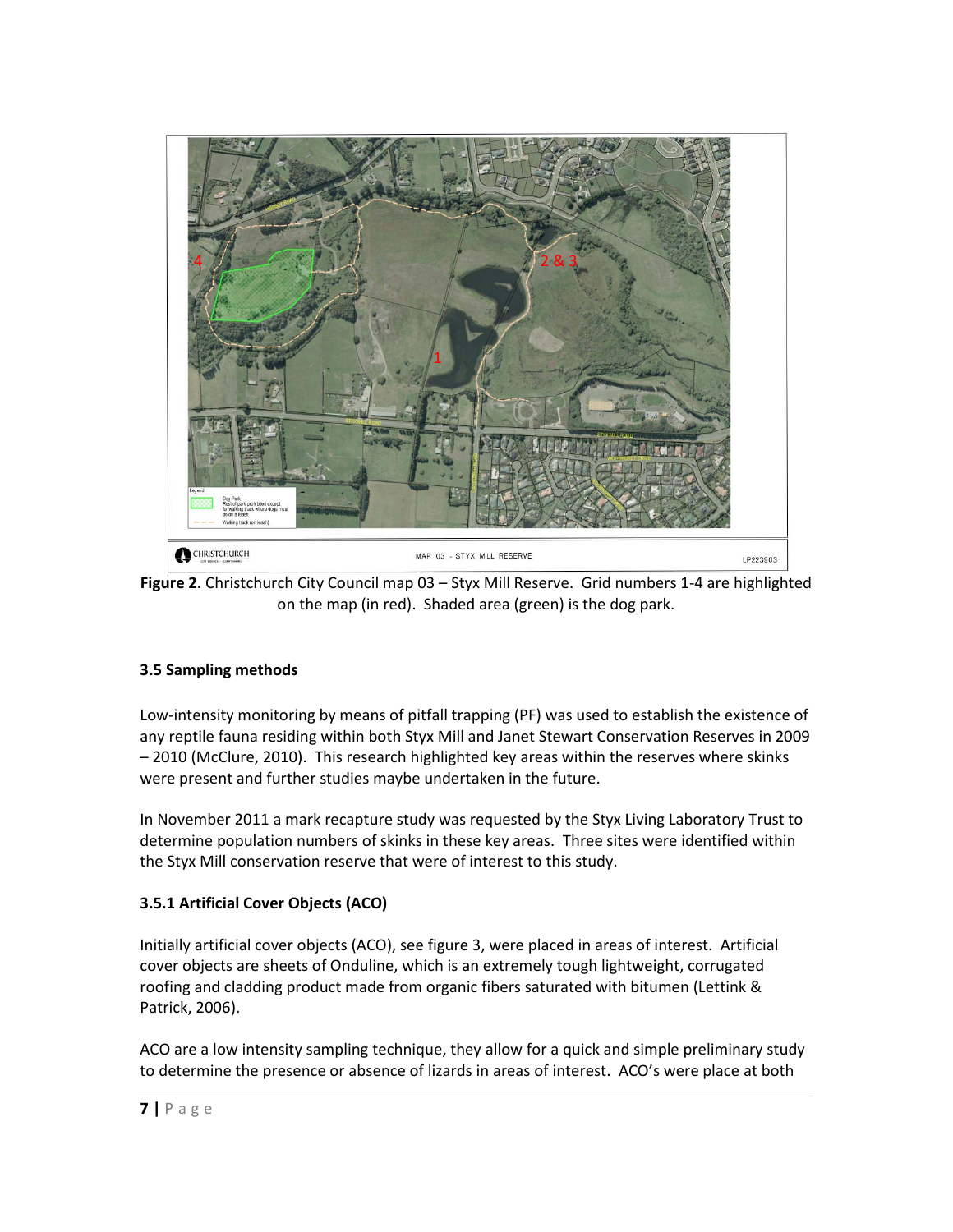site one "Lizard Island" and site two prior to the installation of pitfall traps. ACO's where set and they left for one week, this allows lizards to identify and utilize the refuge. On our return to the sites all ACO's were lifted and if skinks were observed at these sites then pitfall traps were installed.



**Figure 3.** (Left) Picture of an atrifical cover object (ACO). Onduline is an extremely tough lightweight corrugated roofing and cladding product made from organic fibers saturated with bitumen. **Figure 4.** (Right) Two liter round plastic containers with plywood lids with small spacers (plywood legs) glued and nailed securely under each corner.

# **3.5.2 Pitfall Trapping (PF)**

Pitfall trapping was used to as part of a capture, mark, re-capture study at Styx Mill Conservation reserve. A total of 100 two litre round plastic containers (Containment solutions, figure 4.) were installed at three different locations around the reserve.

## **3.6 Study design**

Four grids, each consisting of 25 pitfall traps were set up within the reserve (refer to figure 2 for grids 1-4 locations). Each grid measured 10 meters square with each trap within the grids spaced at two meters from the adjacent traps (figure 5). Site one (lizard island) contained grid 1, site two (paddock) contained grids 2 and 3, and site 3 (control) contained grid 4.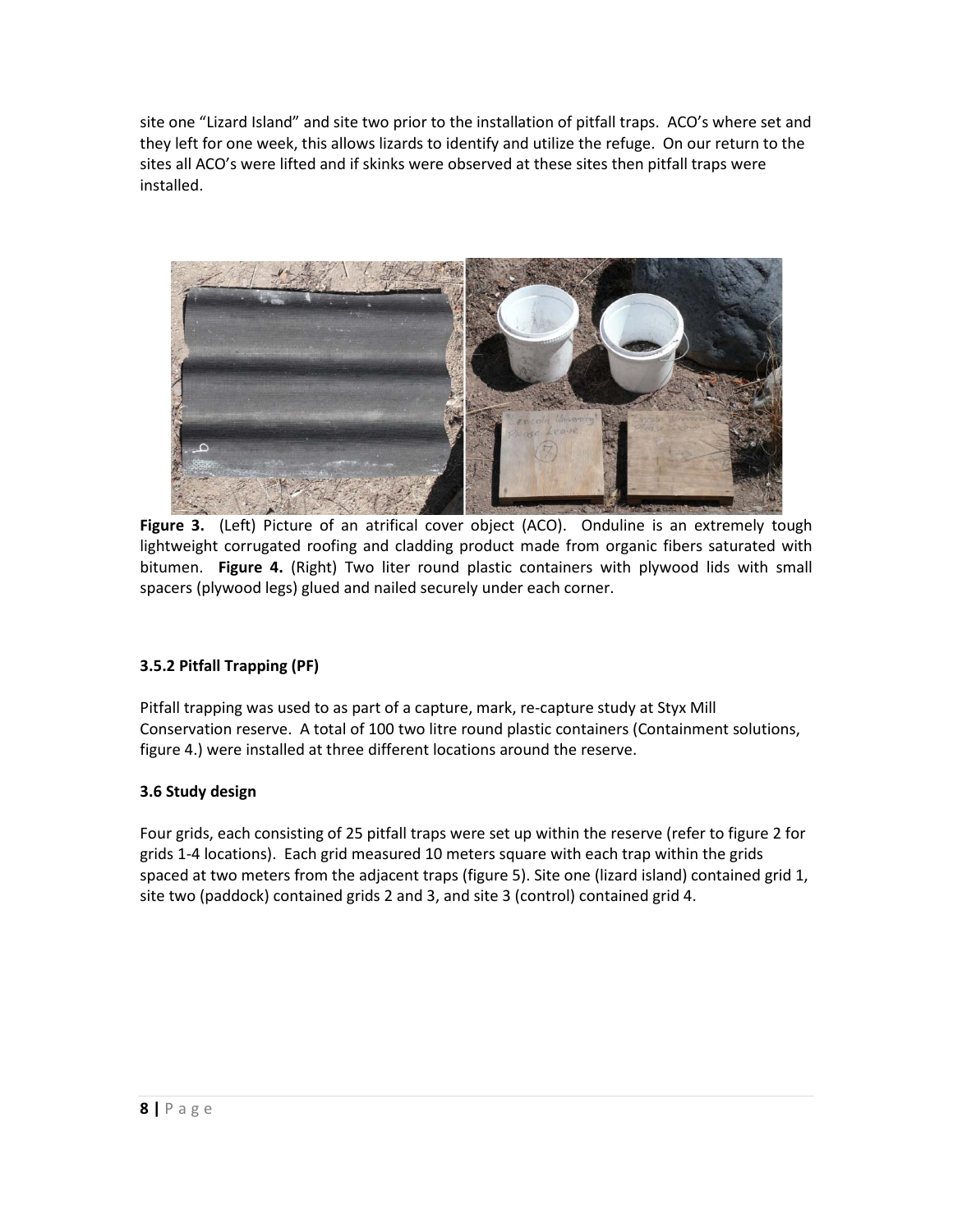

**Figure 5.** Grid lay out. A total of 25 pitfall traps per grid. Each grid was 10 meters square with two meter spacing between all traps

Each container was placed in the ground so that the lip of the container was level with the surrounding substrate. Traps were then covered with wooden plywood lids, designed to allow lizard access to pitfall traps while preventing their desiccation and predation (Lettink & Patrick, 2006).

To attract lizards, each can was baited with a piece of canned pear (1 cm<sup>3</sup> approx, figure 6; see Whitaker, 1967). Traps remained baited from Monday – Friday. They were re-baited and checked (at approximately 08:30 hours) every 24hrs (in accordance with ethical regulations). The pitfall trapping methodology is in accordance with New Zealand Department of Conservation ethical standards and has been approved as a standard management protocol.



**Figure 6.** Baiting a pitfall trap (which has been dug into the ground) with a piece of pear (photo taken by Griffiths, 2010)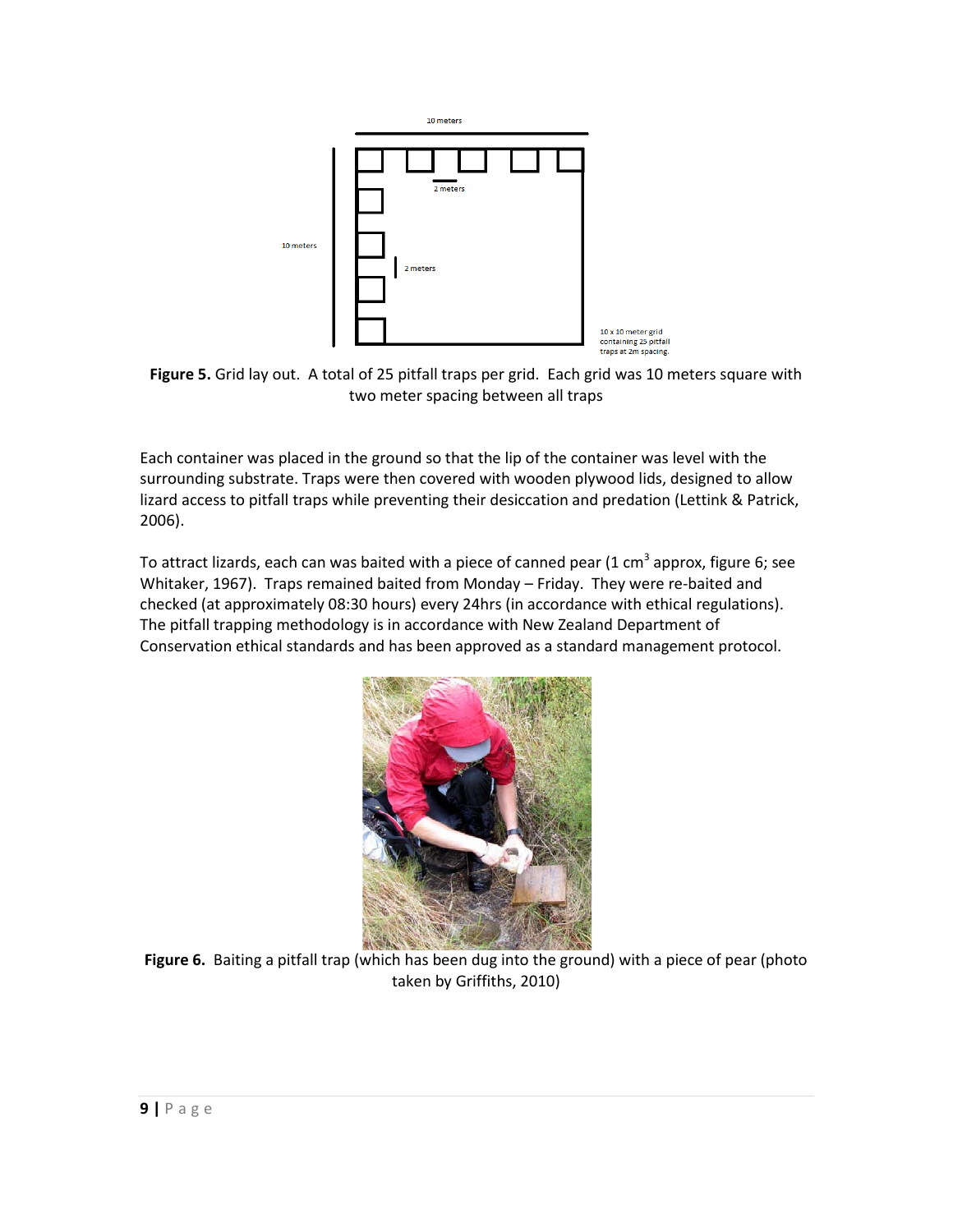### **3.6 Physical variables measured**

Snout vent lengths (SVL), is the most basic measurement in reptiles and amphibians (Jewell, 2008). SVL was measured in accordance with Herpetological field handling techniques – the measurement is read at the vent (cloacal opening) between the limbs (Jewell, 2008) not at tip of the tail. In addition vent tail length (VTL) was also measured, this will help to identify individuals when they are re-captured. Sex determination (male or female) was only undertaken on individuals with a SVL of 40+mm as neonates and juveniles are far too young to determine gender. Additional information recorded included the grid at which they were caught, PF trap number, any scars on the body, regeneration length (from historical tail loss), natural toe loss and any other individual features which may help in their identification if they are trapped again in the future.

Once skinks had been measured individual silver markings were placed on the dorsal surface (figure 7) of the skink and an individual number written on their abdomen, with a non-toxic pen (Sharpie, metallic silver marker). Any skinks caught bearing a silver mark were then recorded as a 'recapture', they were identified by their silver mark, number and or individual features.



**Figure 7.** McCann's skink bearing a silver dorsal marking for mark recapture purposes (Photo taken by Henderson-Fitzgerald, 2012).

Additional variables recorded during the study included weather data such as air temperature  $(°C)$  recorded using a Kestral 3000, cloud cover  $(C/C)$  which is a scale out of 9 and precipitation.

# **4.0 Results**

## **4.1 Lizards**

Only skinks were caught during the trapping period at Styx Mill reserve. Skinks are generally referred to as 'classic' lizards and are sometimes described as snakes with legs. They are sleek in appearance, fast moving, covered in shiny over lapping scales and the majorities are active in the open on hot sunny days (Jewell, 2008). Skinks have relatively small eyes with a moveable eyelid, allowing them to blink.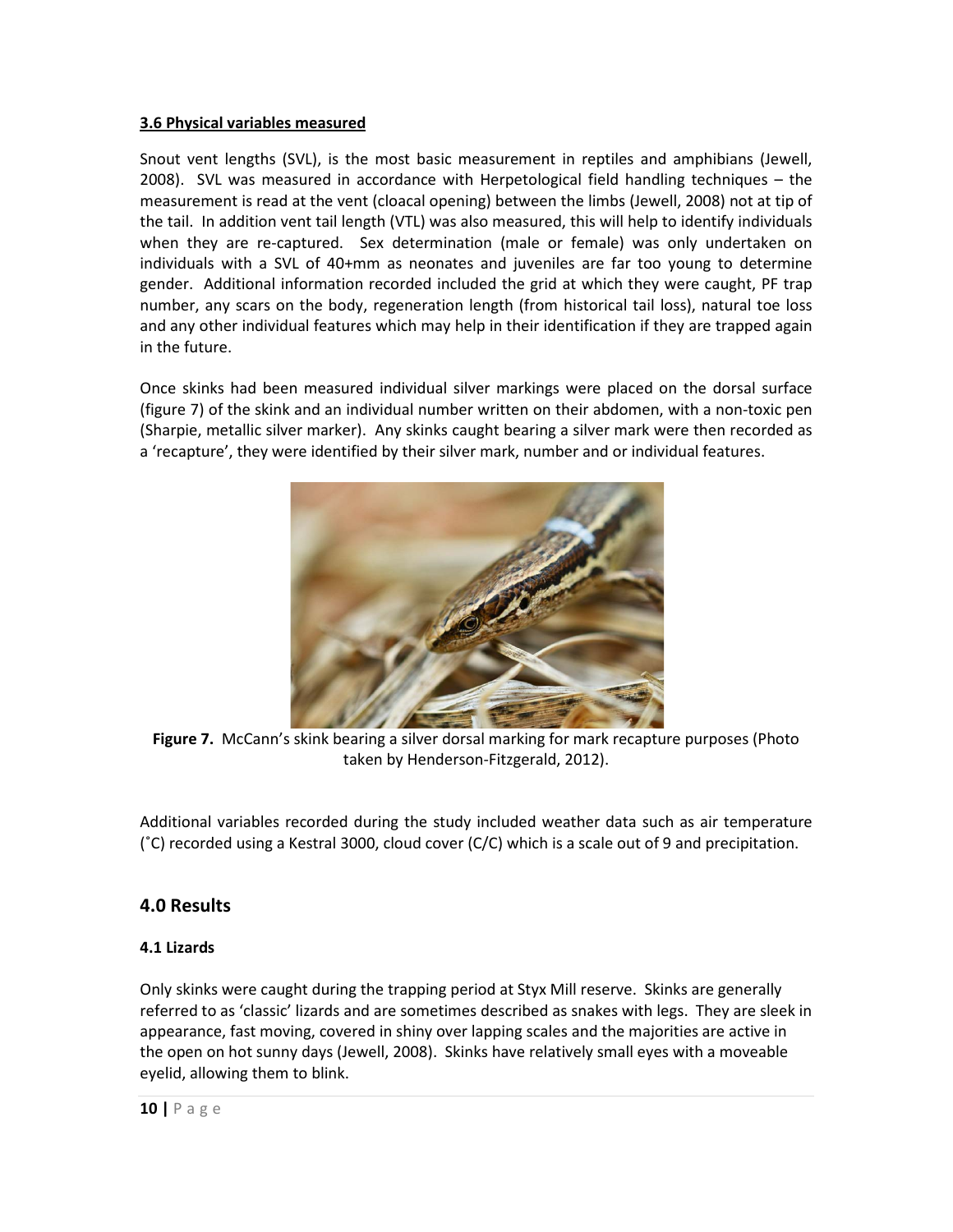#### **4.1.1 Species identified**

Two species of skink have been identified at Styx Mill Conservation reserve they are both members of the skink genus *Oligosoma* (Chapple *et al.* 2009) which is the most diverse genus of terrestrial vertebrates in New Zealand (Freeman, 1997). They are the Common skink (*Oligosoma nigriplantare polychrome*), and the McCann's skink (*Oligosoma maccanni),* both species of skink generally inhabit similar habitats and are very difficult to tell apart. Common skinks are morphologically very similar to the McCann's skink; however they do not have a dorsal strip with prominent straight edges (castellation) (Jewell, 2008). McCann's skink can be difficult to distinguish from the Common skink (Lettink & Whitaker, 2004; Reardon & Tocher, 2003).

Common skinks are generally found in damp denser areas, from coastal rocky stands to native or introduced tall grasslands and rarely enter forests (Barwick, 1959; Gill, 1976; Patterson, 1992; Newman, 1994; East *et al*., 1995 cited in Towns & Elliott, 1996). Studies of habitat use by common skinks indicate that they avoid areas with shady habitats. Consequently, increased cover by shrubs and coastal forest are likely to greatly reduce the distribution and abundance of Common skinks.Females breed annually, producing between 1 – 10 young per litter from about January to February (Jewell & Morris, 2008).

The McCain's skink (figure 8), which is also a brown diurnal (avid sun-basker) skink, up to 16cm long, with a SVL of up to 73 mm, and distinct striped longitudinal markings. They have also been known to occupy a variety of different habitats including beach litter, sand dune vegetation, farmland, coastal shrub land, tussock grasslands, suburban parks and gardens (Lettink & Whitaker, 2004) and are generally found in drier regions of the South Island (Jewell & Morris, 2008). Females breed annually, producing between  $1-6$  young in each litter (2.3 average; see Holme & Cree, 2006), from about January – March. Distinguishing features include a mid-dorsal stripe that becomes notched or wavy/blotchy toward the tail (unlike the Common skink). Its throat is whitish grey and usually bears fine black speckling (Jewell, 2008).

During the mark recapture study McCann's skink was more predominant than the Common skink. This may have been because of the dry grass land environment being sampled; the Common skinks will prefer more over grown and damp habitat, which can be found adjacent to the mark recapture grids at site two.



**Figure 8.** McCann's skink (*Oligosoma maccanni)* photo taken by Lettink, 2010.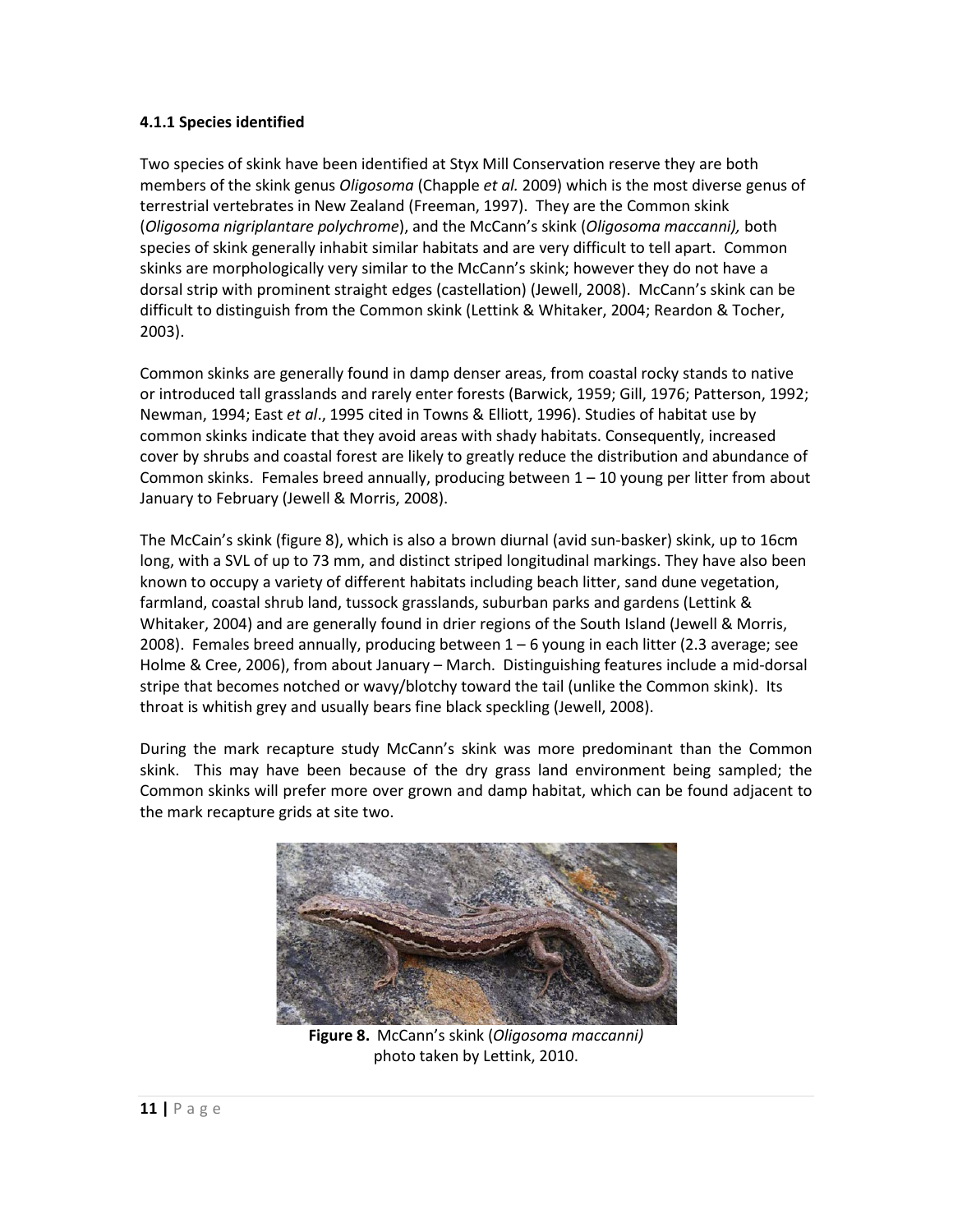## **4.2 Site Results**

Grids 1, 2 and 3 (refer to figure 2 for map locations) were the areas found to have the highest abundance of skinks. In particular grid 3 (figure 9) which is the grid closest to Contemplation point had a total of 66% of total captures. The study undertaken in 2010 also highlighted this as an area of significat skink abundance.



**Figure 9.** Total numbers of new and recaptured individuals over the entire trapping session, from each of the four grids shown as a percentage of total lizards caught.

Bar chart shown in figure 10. also shows that grids 1 & 3 had a larger nuber of recaptured individuals, over the duration of the study.



**Figure 10.** Total numbers of new and recaptured individuals over the entire trapping session, from each of the four grids.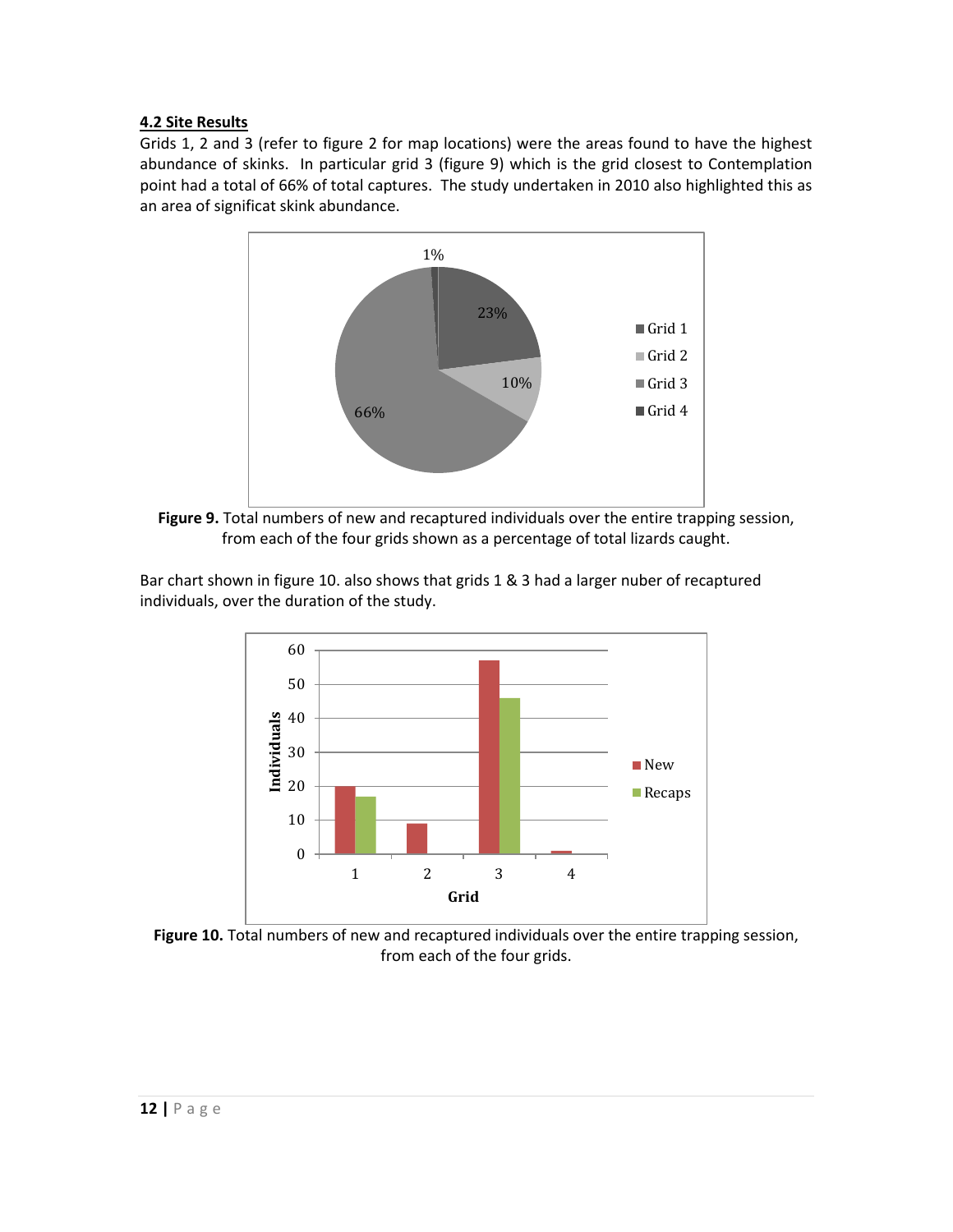During the study all skinks caught were sexed to determine their gender. Data collected from each grid was then amalgamated to help dertermine whether there was a bias toward catching and recatching male or female skinks (figures 11 & 12), at the different locations.



**Figure 11.** Data has been separtated in to trap grids, to show the number of individual male and female skinks caught and then recaptured during the study.

The baseline results taken in McClure 2010, study showed that there was a significantly larger proportion of females compared with males. The data collected in this study clarified this base line data; with 81% of all captures (new and recaptures)were females at Styx Mill conservation reserve in 2012.



**Figure 12.** A piechart to visually highlight the percentage of male and female skinks caught and then recaptured, over the duration of the study.

An aim of this study was to achieve aleast a 30% recapture rate from the mark recapture data. The 30% recapture rate was achieved within the first 3 days, however the study was continued until day 12 and a 72% recapture rate was achieved. Which means that 72% of all lizards caught were then recaught on subseqent days.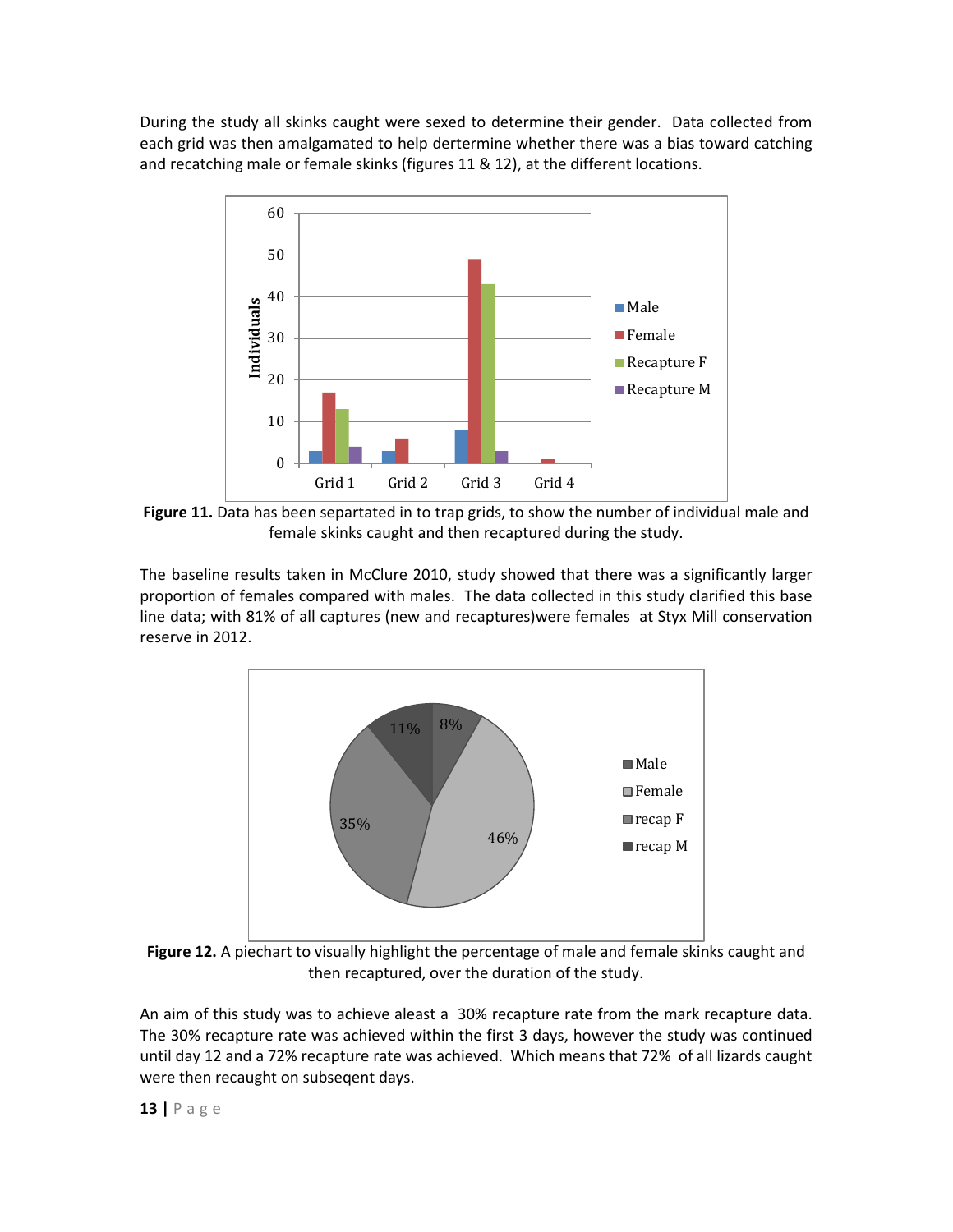From each grid the total number of new individuals, male and females caught was calculated (figure 13). From this data some basic calculations myay be done to estimate to total number of skinks per hectare at each grid site.

| Grid   | <b>Male</b> | Female | <b>Recap F</b> | <b>Recap M</b> | <b>Totals</b> |
|--------|-------------|--------|----------------|----------------|---------------|
| Grid 1 | 3           | 17     | 13             |                | 20            |
| Grid 2 | 3           | 6      |                |                | 9             |
| Grid 3 |             | 49     | 43             |                | 57            |
| Grid 4 |             |        |                |                |               |

Figure 13. Numbers of skinks caught at each of the four trapping grids at the Styx mill reserve over a 12 day sampling duration.

With each grid sampled (Grid 1-4) measuring 10 meter square (refer to figure 5.) This means that to calculate the number of lizards present in a 1 hectare area we have to multiple to total of new captures by 100. The estimated numbers of skinks per hectare at each of the four trapping grid locations can be found in figure 14.

| Grid   | per $10m^2$ | per ha |  |
|--------|-------------|--------|--|
| Grid 1 | 20          | 2000   |  |
| Grid 2 | q           | 900    |  |
| Grid 3 | 57          | 5700   |  |
| Grid 4 |             | 100    |  |

**Figure 14.** Number of lizards caught in a 10 meter square grid and the number of skinks estimated to be in a one hectare area, at ech location at Styx mill reserve.

## **5.0 Discussion**

## **5.1 Population numbers**

Styx Mill Conservation Reserve has undergone an extensive transformation the land is now being returned to native flora and fauna; which is enjoyed by visitors and members of the local and surrounding community. There are now areas within the reserve that are suitable habitats for *Oligosoma*. Results of the survey undertaken in 2010 and 2012 showed that two species of Oligosoma are present at the Styx Mill conservation reserve, and are residing in moderate numbers in two grids (Grid 1 & 3) sampled in this study (figure 14).

According to results there were higher capture rates of females than males; however this could be attributed to a number of environmental and behavioral factors. There are a number of factors known to bias capture rates of lizards including trap placement with respect to microhabitat features, trapping methods used, age or sex of individuals, abiotic factors such as temperature and moon phase, food availability, and previous encounters with traps (Lettink & Seddon, 2007).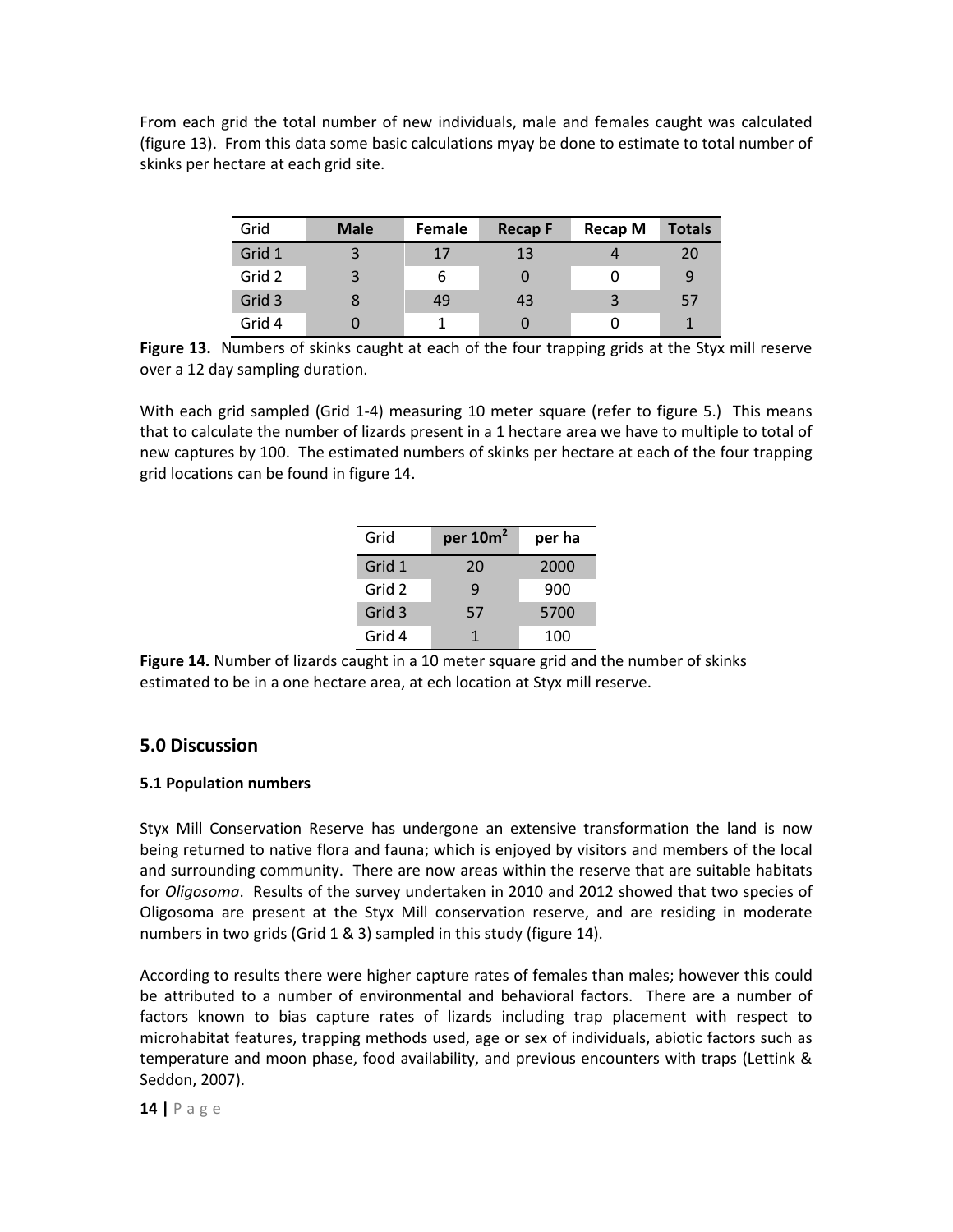This data (baseline data) was collected as the first of yearly mark recapture studies to determine the effectiveness of a predator-proof fence for conserving lizard fauna in the Styx Catchment, Christchurch.

## **5.2 Fence - Cat/dog proof fence.**

At Styx Mill Conservation Reserve a large fence is under construction (Figure 15). The fence runs parallel to the Styx River, and once finished it will encompass a large proportion of the reserve. As can be seen in Figure 16, the mesh diameter at Styx Mill Conservation Reserve is approximately 60mm square. It is hope that the fence, once completed, will help exclude large mammalian predators such as cats and dogs from the adjacent urban areas from entering the reserve and predating upon native flora and fauna.





 **Figure 15.** Predator (cat/dog) proof fence **Figure 16**. Mesh size on the predator (cat/dog) proof fence (6cm square)

*Mus musclus* are potentially one of the most damaging predators of both *O. nigriplantare polychroma* and *O. maccanni* at the Styx Mill Conservation Reserve. It is clear from previous studies (Lettink & Cree, 2005) that mice do include lizards as part of their diet. During cooler weather when lizards are less able to defend themselves (Burt, *op. cit*.; Pickard, *op. cit*.; cited in Lettink & Cree, 2005) house mice can have substantial impacts on lizards numbers. At times when food is bountiful there are explosions in mouse population numbers (e.g. mast seeding events / seeding of EG species) or following the removal of mice predators (Ruscoe, 2001). Unfortunately the size of the mesh used on the fence at the Styx Mill reserve is too large in diameter to exclude mice. It is therefore recommended that eradicating or reducing mice numbers through trapping and poisoning is undertaken as this is likely to have direct (reduce mortality of lizards) and indirect benefits (reduced abundance of predators that rely on mice as

primary prey) for at least these two species of New Zealand lizard (Lettink & Cree, 2005).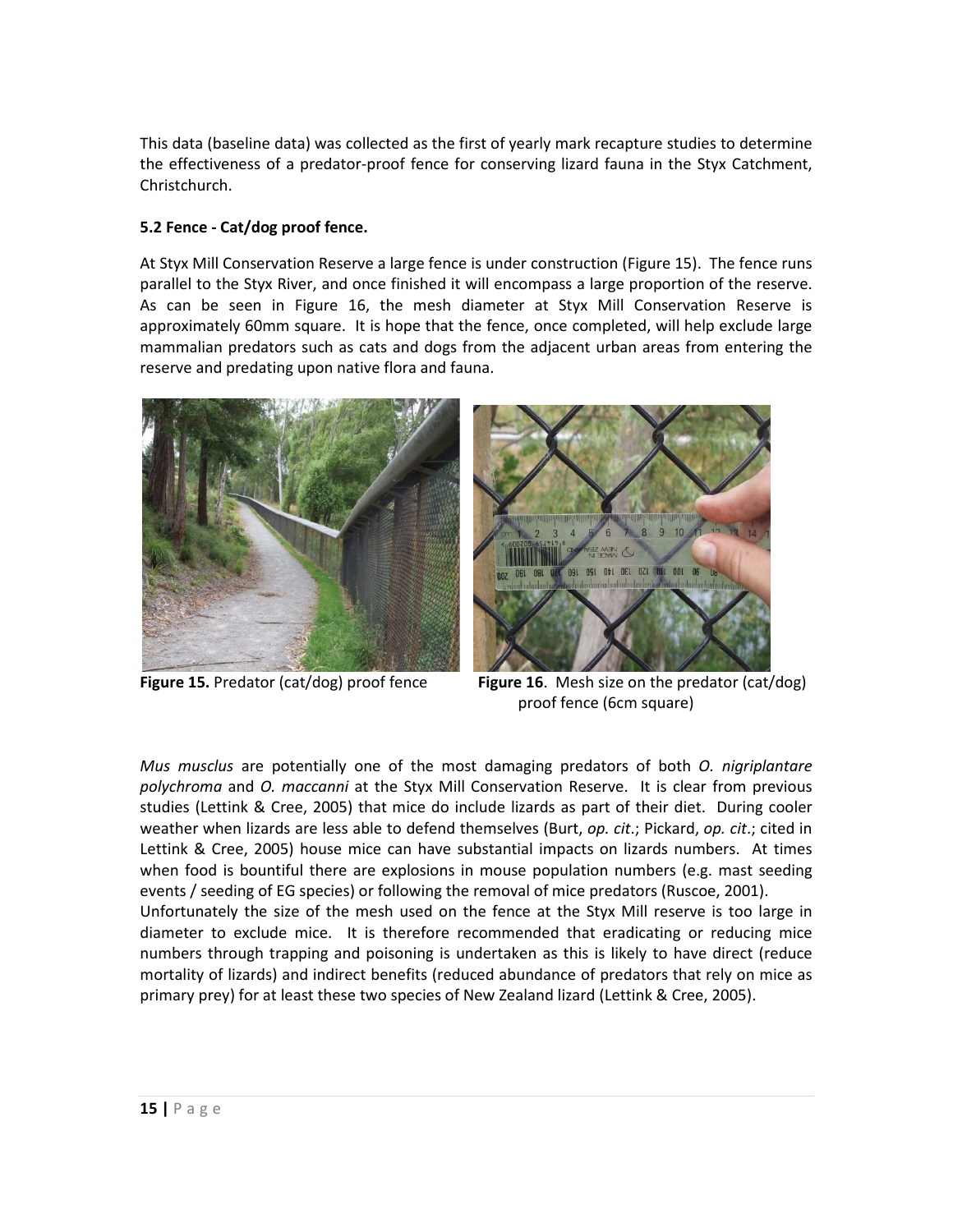#### **5.3 Recommendations**

#### **5.3.1 Habitat improvements**

Two species of endemic skink live currently occur in natural populations at the Styx Mill Conservation Reserve, Christchurch. This study focused on collecting baseline data, which may be used as part of an annual mark recapture study for the Styx Living Laboratory Trust. In addition to the predator proof (cat/dog) fence, here are some further recommendations to help improve the environment and hopefully help increase numbers of resident skinks at the reserve.

#### **5.3.1.1 Additional plantings**

In order to conserve and increase lizard population numbers, Council planners/managers may consider additional planting at two of the sites sampled in this study. Grids 2 & 3 were situated in areas, which have not yet been regenerated and are still in their present rank grass/ agricultural state. Here are a list of a number of native plants which may be considered for this site.

- Native flaxes in swampy areas
- Native grasses
- Coprosma's fruiting sp. (food source) *C. repens* 'Poor Knights' *C. propinqua var martini* 'Taiko' *C. neglecta*
- *Pimelea prostrate* (New Zealand daphne)

It is my belief that if ecological restoration in the form of new planting is to be undertaken in these areas then I recommend that the ground is not stripped of all flora (exotic/native). The current habitat is suitable for skinks, and removing it would disperse/ increase mortality in these moderate populations. Allowing new plants, such as native grasses to take over and replace the exotic species will mean that the current habitat is conserved and ultimately the required maintenance (commercial mowing) in these areas will be decreased.

Larger plants such as Coprosma sp. could be planted amongst existing exotic species and allowed to grow up through helping protect original habitats and form a corridor for fauna. Here it is important to highlight that skinks do not generally enter areas of dense bush, which may be shaded due to a mature canopy. There are large areas of fragmented habitat and isolated patches of bush within the reserve. As reported by Freeman & Freeman, (1996) that if grassland areas are replaced by shrub land and vegetation it is almost certain that the present species (*Oligosoma nigriplantare polychroma* and *Oligosoma maccanni*) will decline in numbers and distribution, as the current habitat is lost. It is important to understanding of how large a plant will become once it reaches maturity, and therefore not planting individual plants too closely together, shading out grass land environments.

#### **5.3.1.2 Mowing**

Reducing the quantity of commercial mowing done in the reserve (I understand that some areas are mown due to fire hazards), allowing exotic/ native grass to grow.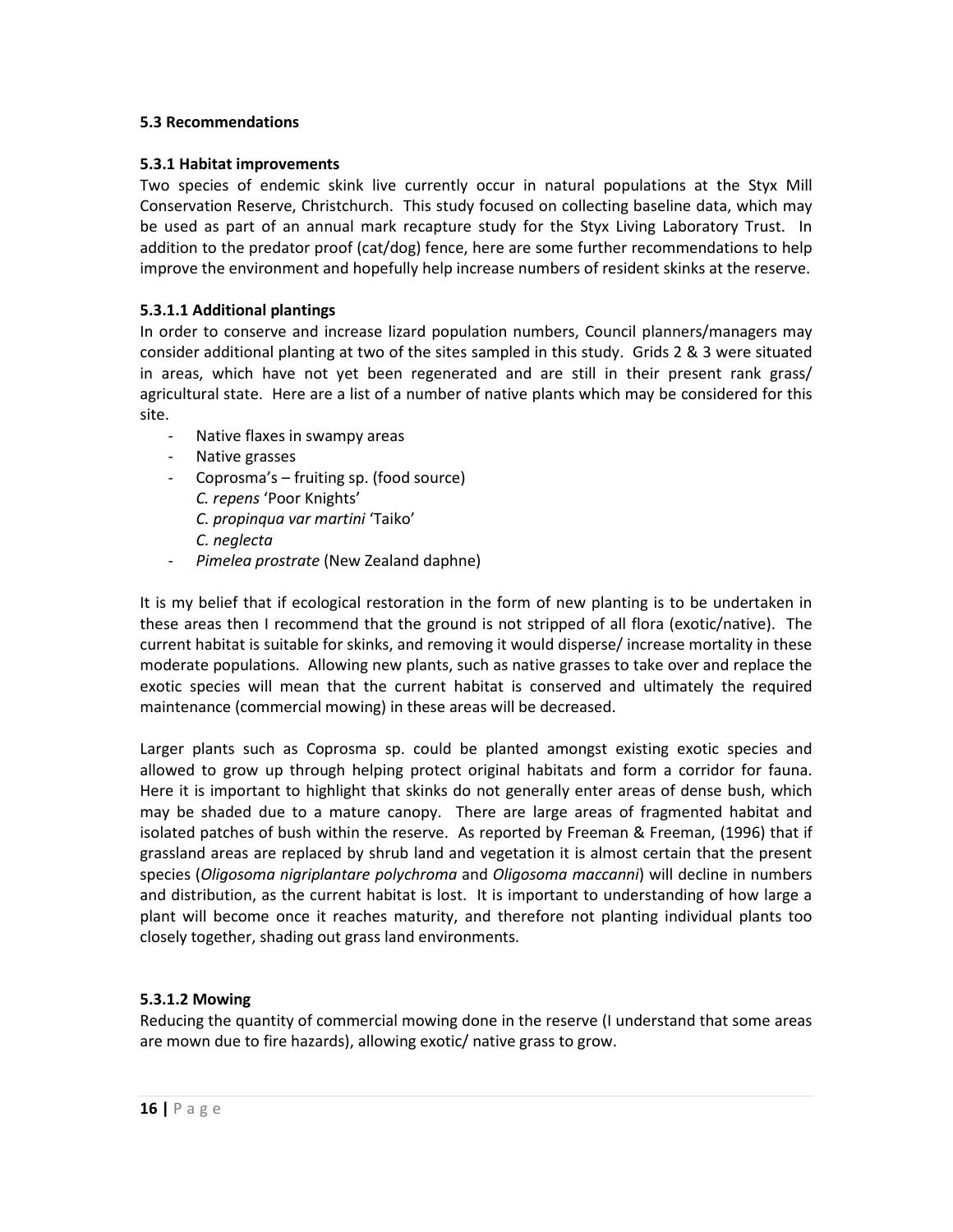#### **5.3.1.3 Retreats**

Artificial retreats such as rock or wood piles (figure 17) would provide suitable habitat and shelter for lizards. These structures are not required to be large; they may be small and discreet. Making a feature of them may be an interesting project.

These structures will help to provide not only an area where skinks may retreat at night, hide from larger predator's mammals or birds, but also provide ideal areas for basking and mating.



**Figure 17.** Examples of refuge. Left a wood pile. Right slabs of sand stone rock. These flat pieces of rock make for ideal basking sights as they warm up in the sun.

One are highlighted by Park Ranger John Parry was grid one or "lizard island" as it became commonly referred to. This site was highlighted as of interest to the park ranger as it had undergone restoration a number of years earlier. This entailed stripping the original exotic plants and weeds and then planting numerous native plant species, which have been allowed to mature. Lizards were caught and observed at this site in moderate to low numbers.

The site was referred to as "Lizard Island" however it is not yet a true island, as it is still connected to the mainland. It is a recommendation of mine that this be the site at which refuge (rock/wood piles) are considered. Once this site is isolated from the mainland there will be not be members of the general public on the site. Information signs could possibly be installed on the adjacent side (figure 18), of the ponds informing the public what these structures are and how they benefit the species present on the island.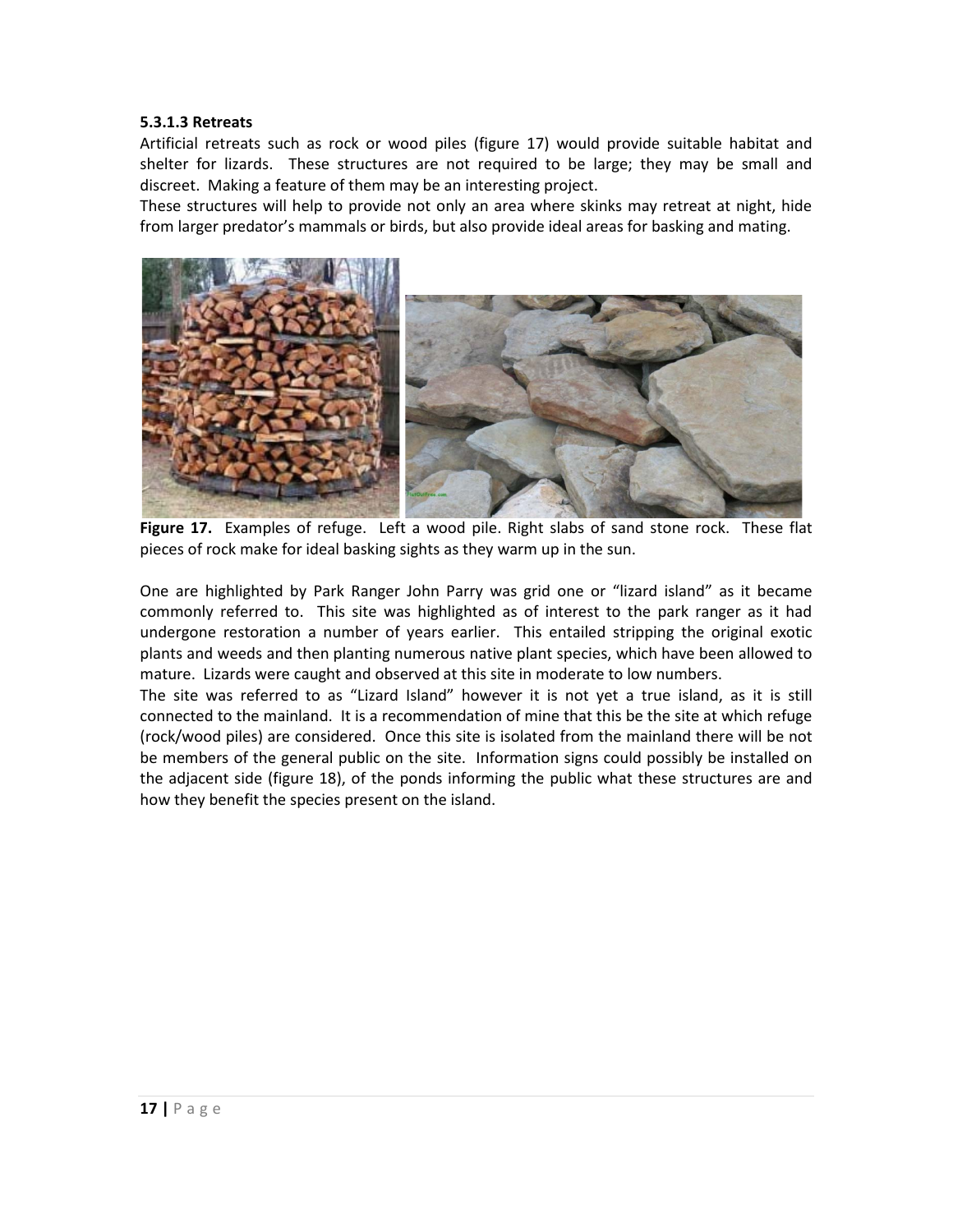

Figure 18. In the background "Lizard Island" and the location of Grid 1. In the foreground a site where an information board may be erected informing the general public regarding species present on the island.

#### **5.3.2 Future Improvements**

For future mark recapture studies undertaken at the Styx Mill Reserve I recommend that all protocols used including data collection and analysis be standardized.

During the 12 days of trapping it was noted that the habitat surrounding the trapping grids was being substantially degraded due to individuals walking over the rank grass land, flattening it down. This could have had an effect on the trapping efficiency within those grids. It is therefore a recommendation that a set path is designated for entry and exiting the trapping grids also field works must refrain from sitting at site of pitfall; flattening the habitat.

Weather data was recorded during the study however it has not been used in any data analysis. Using this data additional research and analysis of skink behavior and the relationship between trapping efficiency and environmental conditions could be undertaken.

## **5.4 Conclusion**

Over the long term, ongoing management will be required to maintain and protect existing lizard populations. This may include predator control for smaller mammalian species such as rats, mice and hedgehogs that have large detrimental impact on skink populations. Maintaining clearings and open areas for basking; with the addition of rock/timber piles, which would benefit the skinks by providing suitable predator proof retreats. Continued education for the public about the reptile fauna present and preventing the general public from disturbing and/or collecting lizards.

## **5.5 Further Study**

On going monitoring of the skink populations at Styx Mill Conservation Reserve, will enhance our knowledge of the health of the skinks residing in two areas within the reserve. With annual data collection a reliable database of results will be accumulated.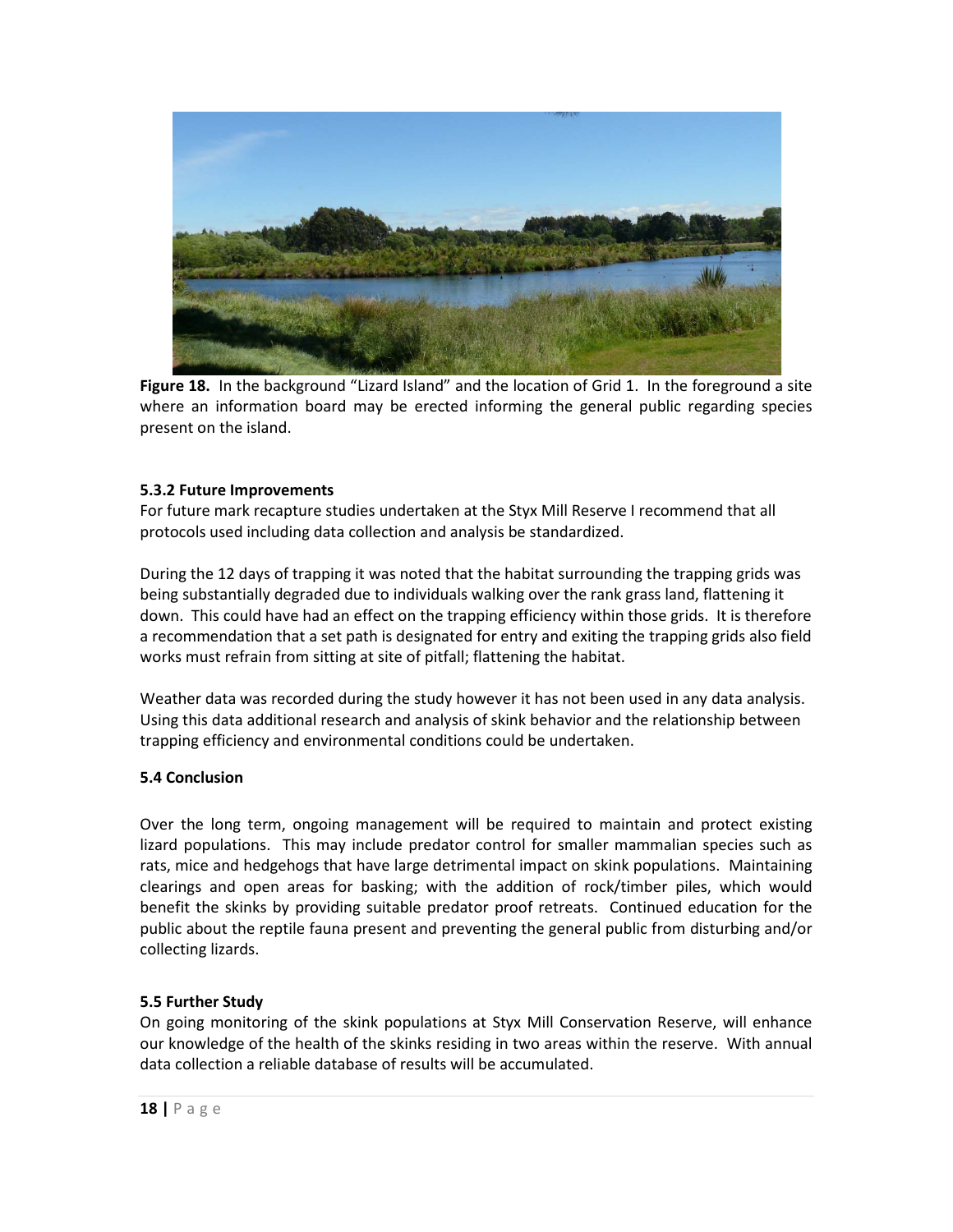On completion of the predator proof fence reptile studies undertaken within the reserve will be able to determine whether the skink numbers are increasing or decreasing. Additional sampling techniques may be implemented at the study sites, such as tracking tunnels to help determine the presence or absence of mammalian predators ant the study sites. Also to assess if there are increases or decreases in certain predator numbers, and what affect this may have on the reptiles.

Skinks, which represent about 25-30% of all lizard species (Greer, 1989; cited in Eifler & Eifler, 1999), are underrepresented in studies of lizard behavioral ecology. Interactions and social structure – it is often assumed that lizards have very simple social structure in relation to other vertebrates. However according to Germano (2007), recent studies are starting to show that perhaps this is not always the case. Urban reptile populations such as the ones found at Styx Mill Conservation Reserve are convenient and accessible lizard populations where future social structure research may be carried out.

# **6.0 Acknowledgements**

This scholarship and the material used to build traps were funded by the Brian Mason Trust (Grant 2011/4) through the Styx Living Laboratory Trust. Thank you to Kelly Walker and Maree Henderson-Fitzgerald for their assistance with both field work and sourcing relevant articles. Also thank you to John Parry (the park ranger at Styx Mill Conservation Reserve), for his assistance. All research was conducted with Department of Conservation (DOC) Animal Ethics Committee approval and in accordance with DOC Low Impact Research and Collection Permit.

# **7.0 Benefits of the Scholarship**

I have found the Lincoln Summer Scholarship beneficial in terms of gaining valuable field research and work experience as well as improving my research skills.

After undertaking the initial reptile study in 2009, I was personally very keen to be involved and undertake this continued research at the Styx Mill reserve. I personally have a keen interest in reptiles and have carried this interest through to my postgraduate studies at Lincoln University. I hope to continue in this line of work in and around the Canterbury region, assisting with the research and fieldwork of fellow herpetological consultants.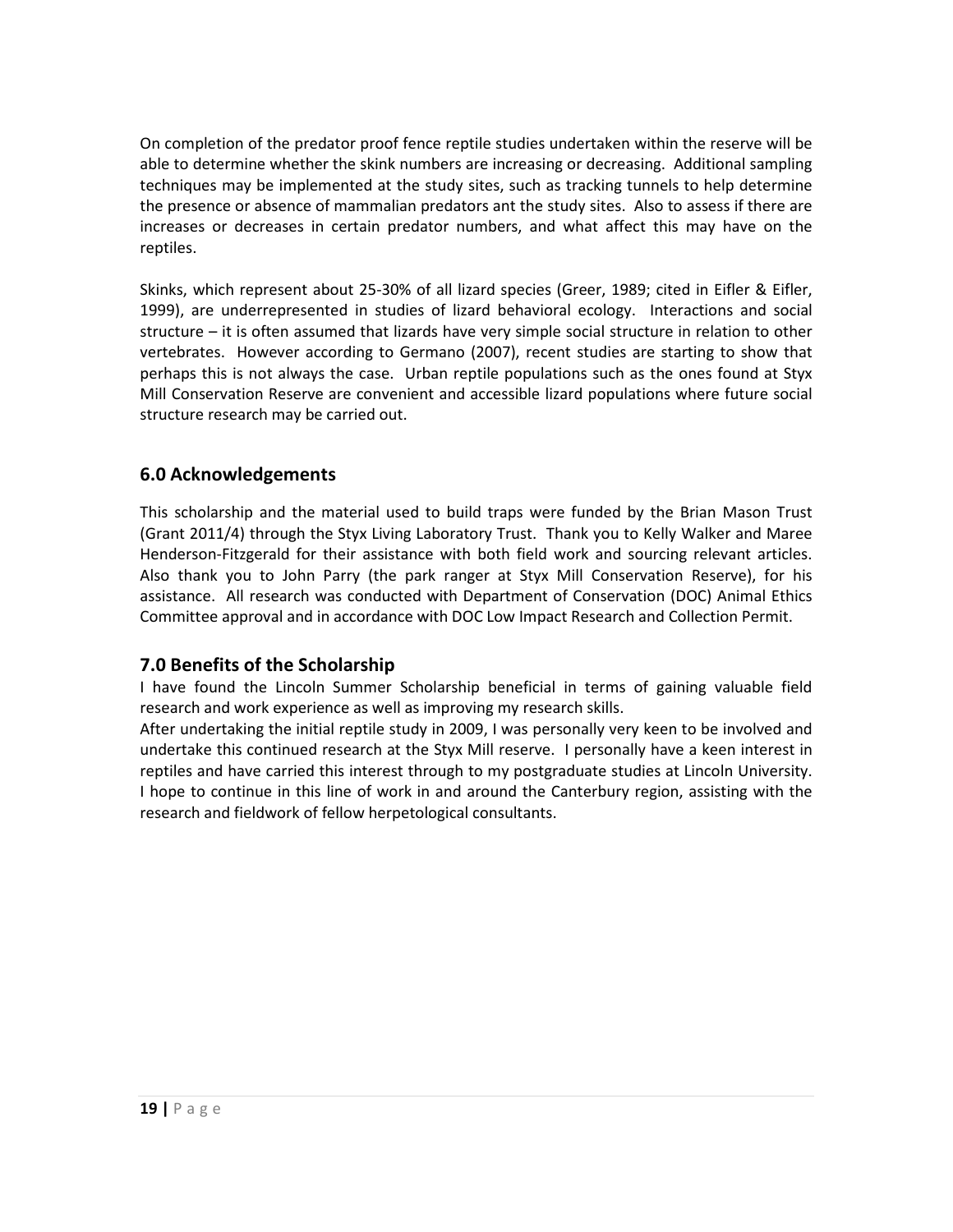## **References**

- Daugherty,C.H., Patterson, G.B. & Hitchmough, R.A. (1994). Taxonomic and conservation review of the New Zealand herpetofauna. *New Zealand Journal of Zoology* **4:** 317-323.
- Chapple, D.G., Ritchie, P.A. & Daugherty, C.H. (2009). Origin, diversification, and systematics of the New Zealand skink fauna (Reptilia: Scincidae). *Molecular Phylogenetics and Evolution* **52:** 470-487.
- Christchurch City Council. (2000). Vision 2000 2040: The Styx Community Planning for the Future. Christchurch City Council, Christchurch, New Zealand.
- Coleman, G. (2007). The effectiveness of restoring the Radcliffe Road drain: a comparison with the Styx River. Lincoln University Summer Scholarship. Canterbury, New Zealand.
- Eifler, D.A. & Eifler, M.A. (1999). Foraging behavior and spacing patterns of the lizard *Oligosoma grande*. *Journal of Herpetology* **33(4):** 632-639.
- Freeman, A. (1997). Comparative ecology of two Oligosoma skinks in coastal Canterbury: a contrast with central Otago. *New Zealand Journal of Ecology* **21(2):** 153-160.
- Freeman, A., & Freeman, A. (1996) Survey of the lizard fauna of Travis Wetlands, Christchurch. Prepared for Christchurch City Council. Lincoln University Wildlife Management Report 9. Christchurch, New Zealand.
- Germano, J.M. (2007). Movements, home ranges, and capture effect of the endangered Otago skink (*Oligosoma otagense*). *Journal of Herpetology* **41(2):** 179-186.
- Hitchmough, R.A., Hoare, J.M., Jamieson, H., Newman, D., Tocher, M.D., Anderson, P.J., Lettink, M & Whitaker, A,H. (2010) Conservation status of New Zealand reptiles 2009. *New Zealand Journal of Zoology* **37(3):** 203-224.
- Holme, K.M. & Cree. A. (2006). Annual reproduction in females of a viviparous skink (*Oligosoma maccanni*) in a subalpine environment. *Journal of Herpetology* **40(2):** 141-151.
- Hudson, B. (1994). Reptiles and amphibians in New Zealand: Handbook for species identification. Print Media Specialists, Auckland, New Zealand
- Jewell, T. (2008). Photographic guide to reptiles and amphibians of New Zealand. New Holland Publishers, Auckland, New Zealand.
- Jewell, T & Morris, R. (2008). *A photographic guide to reptiles and amphibians of New Zealand*. New Holland Publishers, New Zealand Ltd, Auckland New Zealand.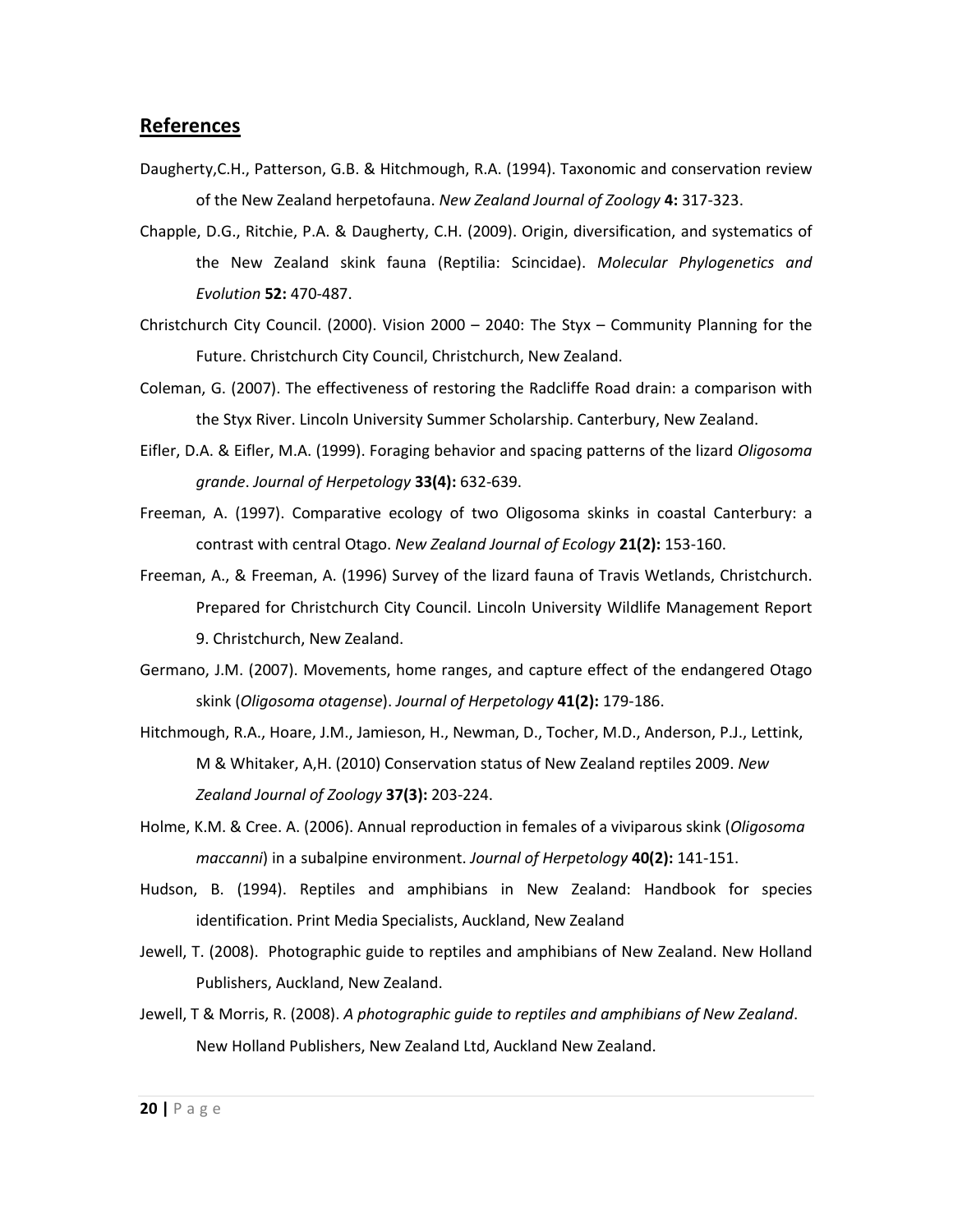- Lettink, M. & Armstrong, D.P. (2003) An introduction to using mark-recapture analysis for monitoring threatened species. *Department of Conservation Technical Series* 28A: 5-32
- Lettink, M. & Whitaker, T. (2004) Lizards of Banks Peninsula. Department of Conservation *Te Papa Atawhai*. Christchurch, New Zealand.
- Lettink, M. & Cree, A. (2005). *Oligosoma maccanni* (McCann's skink). Predation. Department of Zoology, University of Otago, Dunedin, New Zealand.
- Lettink, M. & Patrick, B.H. (2006). Short Communication: Use of artificial cover objects for detecting red katipo, *Latrodectus katipo* Powell (Araneae: Theridiidae). *New Zealand Entomologist* **29:** 99-102.
- Lettink, M. & Seddon, P.J. (2007). Influence of microhabitat factors on capture rate of lizards in a coastal New Zealand environment. *Journal of Herpetology* **41(2):** 187-196.
- Lord, J.M & Marshall, J. (2001). Correlations between growth form, habitat and fruit color in the New Zealand flora, with reference to frugivory by lizards. *New Zealand Journal of Botany* **39:** 567- 576.
- McClure, C.J. (2009) Survey of the Lizard Fauna of Janet Stewart and Styx Mill Conservation Reserves, Christchurch. Styx Mill Living Laboratory and Lincoln University.
- Pianka, E.R. & Vitt, L.J. (2003) Lizards: windows to the evolution of diversity. University of California Press, California.
- Pryde, M.A. (2003) Using Program 'MARK' for assessing survival in cryptic threatened species: case study using long tailed bats (*Chalinolobus tuberculatus*). Department of Conservation Technical Series 28B: 33-63
- Reardon, J.T. & Tocher, M.D. (2003) Diagnostic morphometrics of the skink species, *Oligosoma maccanni and O. nigriplantare polychrome* from South Island, New Zealand. DOC Science International Series 105. Department of Conservation. Wellington, New Zealand, 21pp.
- Ruscoe, W.A. (2001) Advances in New Zealand mammalology 1990 2000: House Mouse. *Journal of Royal Society New Zealand* **31:** 127-134.
- Towns, D.R. & Elliott, G.P. (1996). Effects of habitat structure on distribution and abundance of lizards at Pukerua Bay, Wellington, New Zealand. *New Zealand Journal of Ecology*  **20:**191-206.